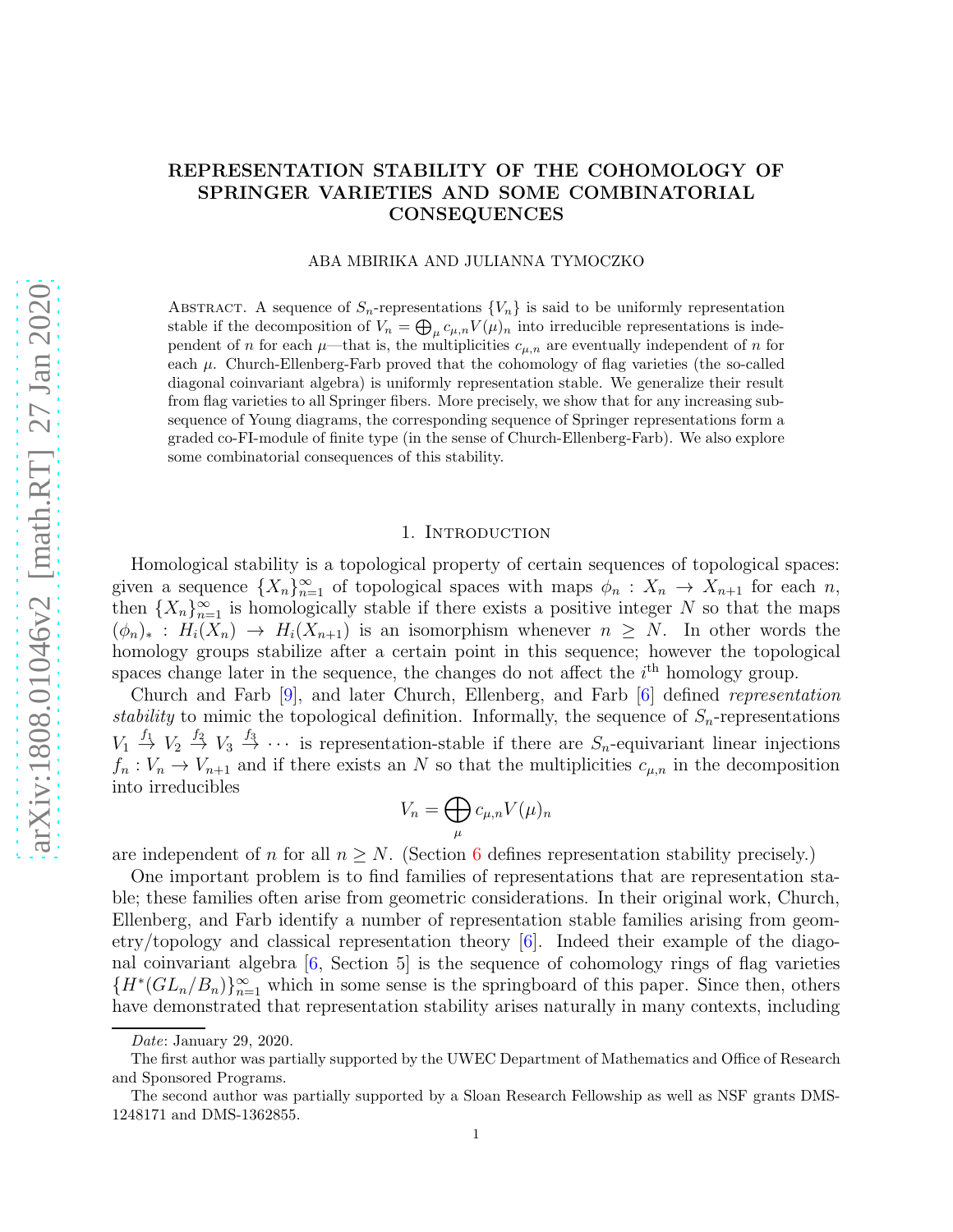arrangements associated to root systems [\[2\]](#page-19-2), linear subspace arrangements [\[16\]](#page-19-3), configuration spaces in  $\mathbb{R}^d$  [\[18\]](#page-19-4), filtrations of Torelli groups [\[25\]](#page-19-5), moduli spaces of Riemann surfaces of genus q with n labeled marked points  $[27]$ , and others  $[12, 28]$  $[12, 28]$ .

The central goal of this paper is to prove that an important family of  $S_n$ -representations called *Springer representations* is representation stable. The Springer representation is the archetypal geometric representation: in its most basic form, it arises when the symmetric group S<sup>n</sup> acts on the cohomology of a family of subvarieties of the flag variety called *Springer fibers*. The flag variety can be described as the set of nested vector subspaces

$$
V_1 \subseteq V_2 \subseteq \cdots \subseteq V_{n-1} \subseteq \mathbb{C}^n
$$

where each  $V_i$  is *i*-dimensional. Given a nilpotent matrix X, the Springer fiber consists of the flags that are fixed by X in the sense that  $XV_i \subseteq V_i$  for all i. Every nilpotent matrix is conjugate to one in Jordan form, which is determined by a partition of  $n$  into Jordan blocks. Since Springer fibers associated to conjugate matrices X and  $gXg^{-1}$  are homeomorphic, the Springer fibers are parametrized by partitions of n.

Springer first constructed a representation of the symmetric group  $S_n$  on the cohomology of Springer fibers [\[29\]](#page-20-2). Since then, the representation has been recreated in many different ways [\[10,](#page-19-7) [30,](#page-20-3) [4,](#page-19-8) [23\]](#page-19-9). The geometry of Springer fibers encodes key data about representations of the symmetric group. For instance the top-dimensional cohomology is an irreducible  $S_n$ -representation [\[29\]](#page-20-2); and the ungraded representation on  $H^*(Spr_\lambda)$  is Young's representation associated to the partition  $\lambda$  [\[17,](#page-19-10) Introduction].

Our analysis of Springer representations uses the co-FI category, which Church, Ellenberg, and Farb defined to concisely describe the compatibility conditions needed for representation stability. Theorem [3](#page-9-0) proves that for any increasing sequence of Young diagrams, the corresponding Springer representations form a graded co-FI-module of finite type. The main consequence from our point of view is that sequences of Springer representations are representation stable (see Corollary [3](#page-12-0) for a precise statement).

From this many other properties follow: (1) for each fixed degree and n large enough, the character is given by a polynomial that is independent of  $n$ , and in particular  $(2)$  the dimension of the Springer representation is eventually polynomial in  $n$ . It is this second consequence that we explore in Section [7.](#page-13-0)

<span id="page-1-0"></span>Remark 1. Curiously, the literature does not make a clear distinction between the Springer representation and its dual. Hotta first observed this and classified existing constructions of the Springer representation up to that point [\[19\]](#page-19-11). However, the ambiguity persisted with subsequent constructions of the Springer representation. In this paper, we treat "the" Springer representation interchangeably with its dual. We prove that the Garsia-Procesi construction of the Springer representation is a co-FI-module (graded, of finite type) and its *dual* is representation stable. Properties like dimension and decomposition into irreducibles are well-behaved with respect to duality and apply to the original Garsia-Procesi construction, too.

Kim proves a different kind of stability of Springer representations, giving conditions under which the lower-graded parts of the Springer representation for  $\lambda$  coincide with those of  $\lambda'$ for partitions  $\lambda$ ,  $\lambda'$  of the same n [\[21\]](#page-19-12). Kim recovers Theorem [6](#page-15-0) using his notion of stability [\[21,](#page-19-12) Corollary 4.3].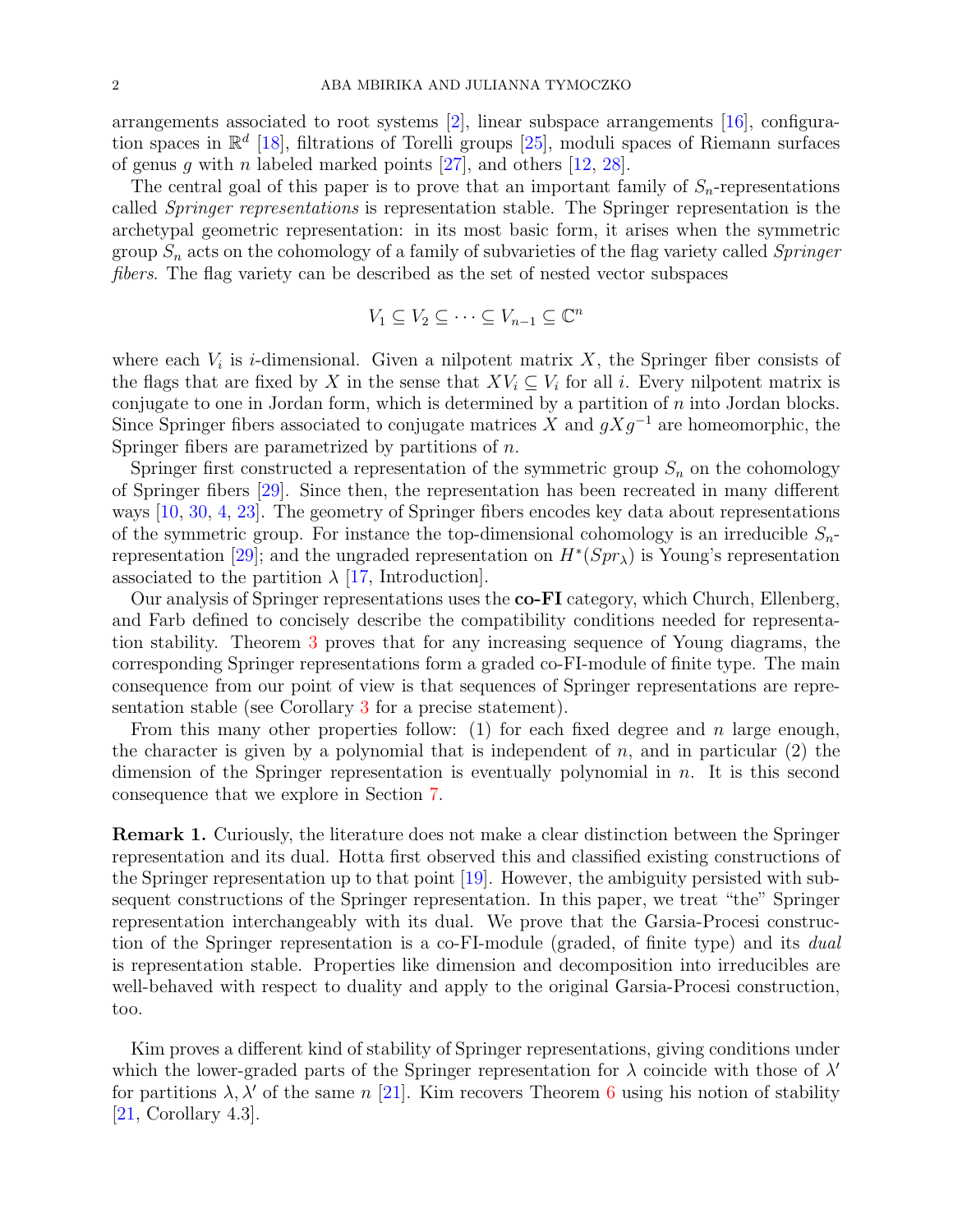This paper is organized as follows. In Section [2,](#page-2-0) we define the conditions that guarantee the stability of a sequence of  $S_n$ -representations. In Section [3,](#page-5-0) we describe Garsia-Procesi's combinatorial description of the Springer representation, and in particular the so-called *Tanisaki ideal*. In Section [4,](#page-8-0) we prove there is no FI-module structure on sequences of Springer representations, except for the trivial representation. On the other hand, in Section [5](#page-9-1) we prove that the sequence of Tanisaki ideals forms a co-FI-ideal and deduce that a co-FI-module structure exists on all sequences of Springer representations. In Section [6,](#page-11-0) we conclude with our main result on the stability of the Springer representations. We give some concrete combinatorial consequences of this stability in Section [7,](#page-13-0) and a collection of open questions in Section [8](#page-17-0) that probe the new combinatorial ideas raised by representation stability.

## 2. FI and co-FI

<span id="page-2-0"></span>In this section we describe FI-modules and co-FI-modules, defined by Church, Ellenberg, and Farb [\[6\]](#page-19-1) to streamline and extend the essential features of Church and Farb's earlier notion of representation stability  $[9]$ . We begin with the categories FI and co-FI, which carry actions of the permutation groups  $S_n$  and are constructed to be compatible with inclusions. The key example of FI- and co-FI-modules for this manuscript is the sequence of polynomial rings  $\{k[x_1, \ldots, x_n]\}$ . We then list the properties about FI- and co-FI-modules that we will need to establish that sequences of Springer representations are graded co-FI-modules.

This section provides only what is needed in this paper. The interested reader is referred to Church, Ellenberg, and Farb's work for many other interesting results [\[6\]](#page-19-1).

Remark 2. We assume k is a field of characteristic zero. Parts of Church-Ellenberg-Farb's theory extends to other fields as well [\[6\]](#page-19-1).

**Definition 1** (FI-module, FI-algebra graded FI-algebra). Let **n** denote the set  $\{1, \ldots, n\}$ . FI is the category whose objects are finite sets and whose morphisms are injections. This is equivalent to the category whose objects are sets  $\mathbf{n} = \{1, 2, \ldots, n\}$  and whose morphisms are injections  $\mathbf{m} \to \mathbf{n}$ . An *FI-module* (*FI-algebra*, *graded FI-algebra*) over a commutative ring k is a functor V from **FI** to the category of modules over k (k-algebras, graded k-algebras). We usually denote the k-module (respectively algebra)  $V(\mathbf{n})$  by  $V_n$ .

Modules that carry permutation actions compatible with the permutation action on integers provide a rich source of examples of FI-modules. The next example is the most important for our purposes.

**Example 1** ([\[6,](#page-19-1) Example 4.1.2 and Remark 4.1.3]). Define a functor R by:

- R sends the object **n** to the polynomial ring  $k[x_1, \ldots, x_n]$  and
- R sends the morphism  $f : \mathbf{m} \to \mathbf{n}$  to the homomorphism

$$
f_*: k[x_1,\ldots,x_m] \to k[x_1,\ldots,x_n]
$$

induced by the condition that  $f_*(x_i) = x_{f(i)}$  for all  $i \in \mathbf{m}$ .

Then R is a graded FI-algebra. In particular, we have that  $R_n$  is the polynomial ring  $k[x_1,\ldots,x_n].$ 

The category **co-FI** is opposite to FI. The polynomial algebras also form a graded co-FIalgebra, as described below.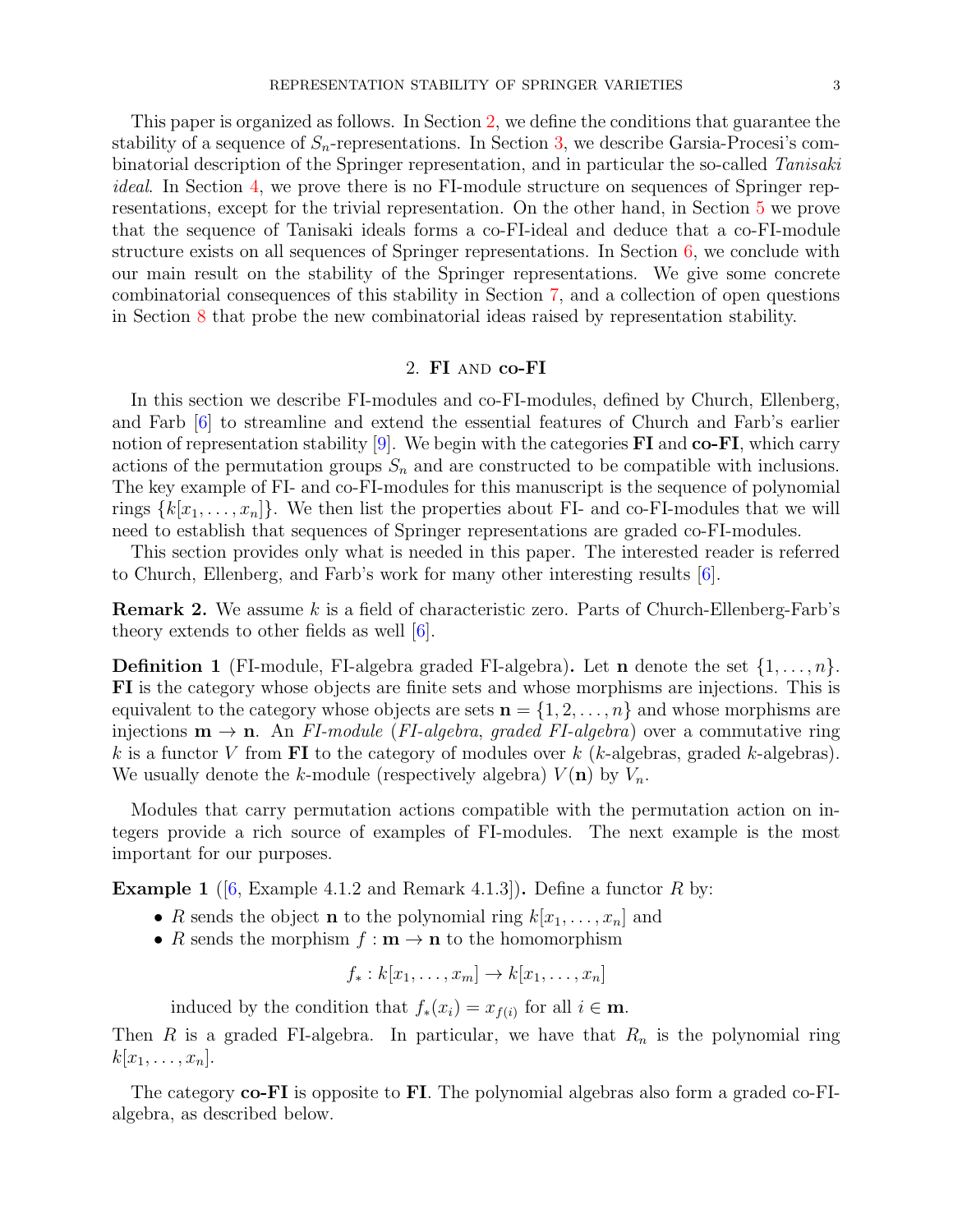Definition 2 (co-FI-module, co-FI-algebra, graded co-FI-algebra). Denote the opposite category of  $\bf{FI}$  by co- $\bf{FI}$ . In particular the objects in co- $\bf{FI}$  are finite sets, without loss of generality the sets  $n$ , and the morphisms in  $co-FI$  from  $n$  to  $m$  are the morphisms in FI from m to n. A *co-FI-module* (*co-FI-algebra*, *graded co-FI-algebra*) over a commutative ring k is a functor from  $\mathbf{co}\text{-}\mathbf{FI}$  to the category of k-modules (k-algebras, graded k-algebras).

For instance if V is an FI-module over k then the dual  $V^{\vee}$  forms a co-FI-module, and vice versa.

**Example 2** ([\[6,](#page-19-1) Example 4.1.2 and Remark 4.1.3]). Define a functor R as follows:

- R sends the object **n** to the polynomial ring  $k[x_1, \ldots, x_n]$  and
- R sends the FI-morphism  $f : \mathbf{m} \to \mathbf{n}$  to the homomorphism

$$
f^*: k[x_1,\ldots,x_n] \to k[x_1,\ldots,x_m]
$$

induced by the condition that

$$
f^*(x_i) = \begin{cases} x_{f^{-1}(i)} & \text{if } i \in \text{Im}(f) \text{ and} \\ 0 & \text{otherwise.} \end{cases}
$$

Then R is a graded co-FI-algebra.

The module categories FI and co-FI are abelian and so admit many of the algebraic constructions that modules and algebras do. In particular we can consider co-FI-quotients of a co-FI-module and FI-submodules of an FI-module.

<span id="page-3-1"></span>**Example 3** ([\[6,](#page-19-1) Classical coinvariant algebra in Section 5]). For each n let  $I_n$  denote the ideal of symmetric polynomials with no constant term. The sequence of ideals I is not an FI-submodule of the FI-module R because the image of an  $S_m$ -symmetric polynomial under the inclusion map  $\iota : \{1, \ldots, m\} \to \{1, \ldots, n\}$  is not symmetric under the larger group  $S_n$ . However the ideals I do form a co-FI-submodule of the co-FI-module R.

The next lemma proves that the image of a set of  $S_m$ -invariant polynomials under an arbitrary injection is the same as the image under the inclusion  $\iota$  that is the identity on the integers  $\{1, \ldots, m\}$ . We use it to simplify later calculations.

<span id="page-3-0"></span>**Lemma 1.** Suppose that  $m \leq n$  and that  $f: \{1, \ldots, m\} \to \{1, \ldots, n\}$  is an injection. Let  $\iota$ *be the inclusion*  $\iota : \{1, \ldots, m\} \to \{1, \ldots, n\}$  *that sends*  $\iota(i) = i$  *for each*  $1 \leq i \leq m$ *.* 

*Consider the action of*  $S_n$  *on*  $R_n$  *under which for each*  $w \in S_n$  *and*  $x_i \in R_n$  *we have*  $w(x_i) = x_{w(i)}$ . Let  $\mathcal{J} \subseteq R_n$  be any set of polynomials that are preserved under the  $S_n$ -action, *in the sense that*  $w \in \mathcal{S}$  *for all permutations*  $w \in S_n$ *. Then* 

$$
f^*(\mathcal{J}) = \iota^*(\mathcal{J}).
$$

*Proof.* Our hypothesis means that the polynomial  $p \in \mathcal{J}$  if and only if the image  $w(p) \in \mathcal{J}$ for each  $w \in S_n$ . The map  $f : \{1, \ldots, m\} \hookrightarrow \{1, \ldots, n\}$  is an injection so we can define a permutation  $w_f \in S_n$  by

$$
w_f = \begin{cases} f(i) \mapsto i & \text{for all } i \text{ with } 1 \le i \le m \\ j_i \mapsto m + i & \text{for } j_i \text{ such that both } j_1 < j_2 < \cdots < j_{n-m} \text{ and} \\ \{j_1, j_2, \cdots, j_{n-m}\} \cup \text{Im}(f) = \{1, 2, \ldots, n\}. \end{cases}
$$

We know that for each i

$$
\iota^*(w_f x_i) = \iota^*(x_{w_f(i)})
$$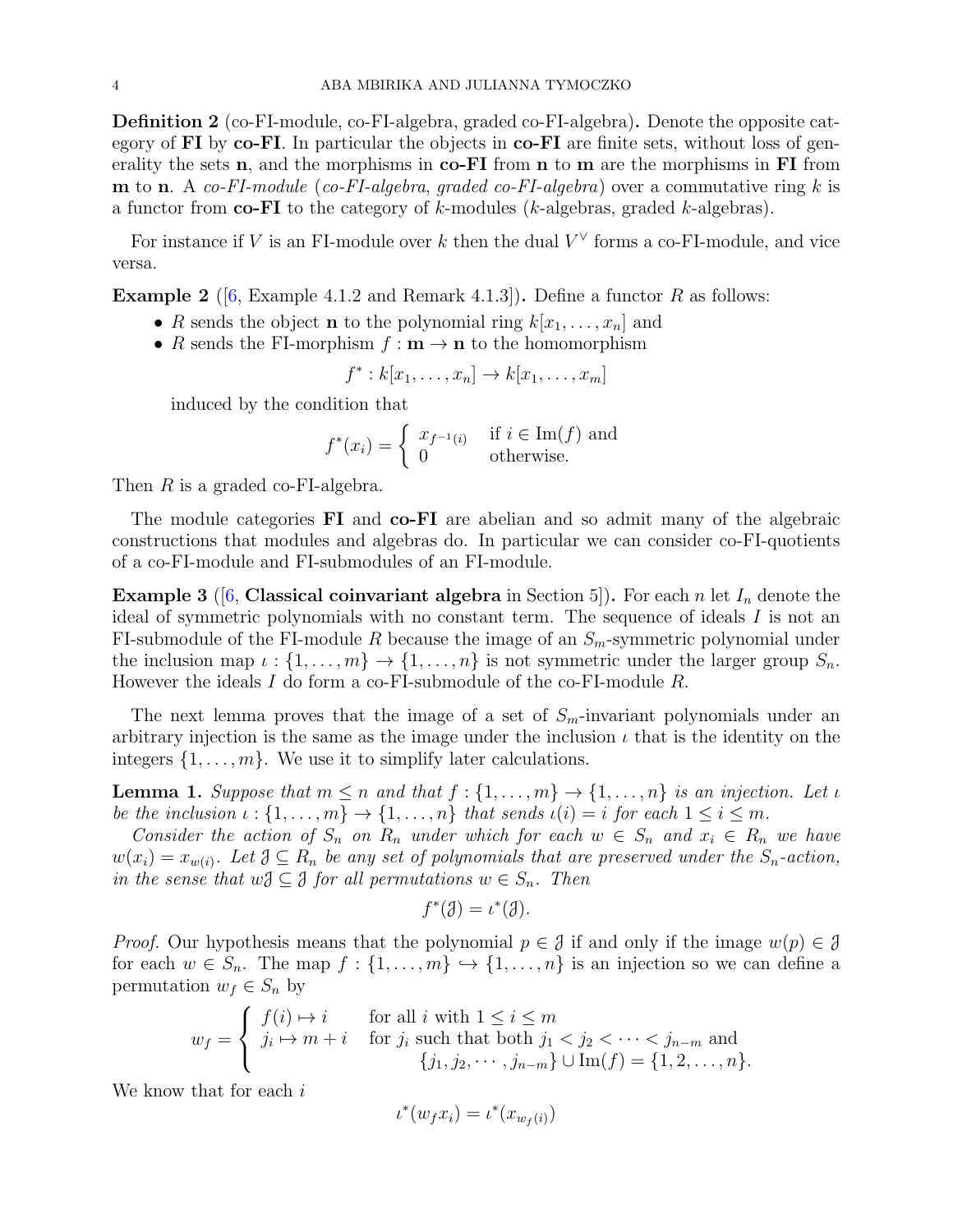by definition of the  $S_n$ -action on permutations. By construction of  $\iota^*$  we have

$$
\iota^*(x_{w_f(i)}) = \begin{cases} 0 & \text{if } i \in \{j_1, j_2, \cdots, j_{n-m}\} \\ x_{f^{-1}(i)} & \text{otherwise.} \end{cases}
$$

This is exactly  $f^*(x_i)$ . Thus  $f^*(p) = \iota^*(w_f p)$  for all polynomials  $p \in \mathcal{J}$  and hence as desired  $f^*(\mathcal{J}) = \iota^*$  $\Box$   $\Box$ 

It follows that if  $I$  is a sequence of symmetric homogeneous ideals in the graded co-FIalgebra R then we can prove I is a co-FI-submodule simply by considering inclusions—or even just a subset of inclusions.

<span id="page-4-5"></span><span id="page-4-0"></span>**Corollary 1.** Let R be a graded co-FI-algebra and I be a sequence of ideals  $\{I_1, I_2, \ldots\}$  with *each*  $I_n$  *an*  $S_n$ -invariant homogeneous ideal in  $R_n$ . The following are equivalent:

- <span id="page-4-1"></span>(1) I *is a co-FI-submodule of* R*.*
- (2) For each  $m < n$  and inclusion  $\iota : \{1, \ldots, m\} \to \{1, \ldots, n\}$  defined by  $\iota(i) = i$  for all *i*, the induced map satisfies  $\iota^{*}(I_n) \subseteq I_m$ .
- <span id="page-4-2"></span>(3) For each *n* and inclusion  $\iota_n : \{1, \ldots, n-1\} \to \{1, \ldots, n\}$ , the induced map satisfies  $\iota_n^*(I_n) \subseteq I_{n-1}.$

*Proof.* Part [\(1\)](#page-4-0) is equivalent to Part [\(2\)](#page-4-1) by Lemma [1.](#page-3-0) Part (2) implies Part [\(3\)](#page-4-2) by definition. The composition of inclusions  $\iota_n \circ \iota_{n-1} \circ \cdots \circ \iota_{m+1}$  is the inclusion  $\iota : \{1, \ldots, m\} \hookrightarrow \{1, \ldots, n\}.$ By functoriality if  $\iota_i^*(I_i) \subseteq I_{i-1}$  for each  $i \geq 2$  then  $\iota^*(I_n) \subseteq I_m$  for each pair  $n \geq m \geq 1$ . So Part [\(3\)](#page-4-2) implies Part [\(2\)](#page-4-1).

The definition of finitely-generated FI-modules is crucial to representation stability. It differs importantly from the corresponding definition for modules or rings because it incorporates the underlying  $S_n$ -action. As we see in Example [4,](#page-4-3) this implies that FI-modules often have fewer generators than we might expect.

In fact, though this does not appear explicitly in the literature, the category of *finitely generated* FI modules over Noetherian rings is also abelian (by the Noetherian property, proven over  $\mathbb C$  in [\[6\]](#page-19-1) and over other Noetherian rings in [\[8\]](#page-19-13)) [\[5\]](#page-19-14). This is the thrust of the arguments that we cite in this paper.

<span id="page-4-4"></span>Definition 3 (Finite generation, finite type). An FI-module V is *finitely generated* if there is a finite set S of elements in  $\coprod_i V_i$  so that no proper sub-FI-module of V contains S. A graded FI-module V has *finite type* if the  $i<sup>th</sup>$  graded part  $V<sup>i</sup>$  is finitely generated for each i. A graded co-FI-module W is of finite type if its dual  $W^{\vee}$  is a graded FI-module of finite type [\[6,](#page-19-1) Co-FI-algebras in Section 4.2]

<span id="page-4-3"></span>Example 4 ([\[6,](#page-19-1) Graded FI-modules of finite type in Section 4.2], [\[13,](#page-19-15) Example 4.2], [\[31,](#page-20-4) Example 1.4]). The sequence  $R = \{k[x_1, \ldots, x_n]\}\$  of polynomial rings are not finitely generated as an FI-module; indeed no ring  $k[x_1, \ldots, x_n]$  is a finite dimensional k-vector space. However when graded by polynomial degree, each graded part of the sequence  $R$  is finitely generated as an FI-module. For instance the graded part of degree 3 is generated by  $x_1^3$ ,  $x_1^2x_2$ , and  $x_1x_2x_3$  since every monomial of degree three is obtained by permuting indices of one of these three. More generally the graded part of degree  $d$  is generated by all monomials of the form  $x_1^{d_1} x_2^{d_2}$  $a_2^{d_2} \cdots x_n^{d_n}$  over partitions  $d_1 \geq d_2 \geq \cdots \geq d_n \geq 0$  of d.

For completeness, we define the quotient of an FI-algebra or co-FI-algebra.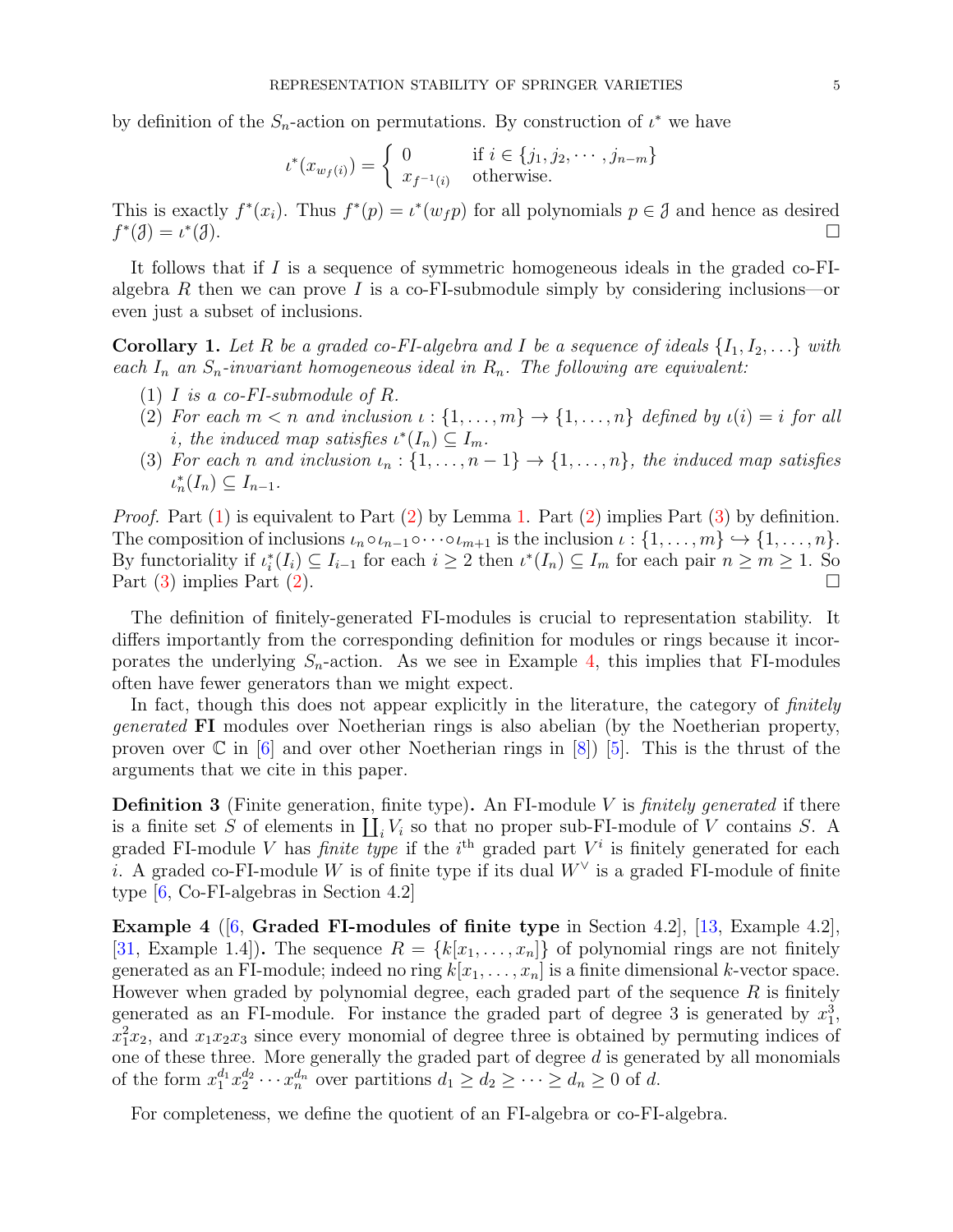**Definition 4** ([\[7,](#page-19-16) Definition 2.76]). Let R be a graded FI-algebra. If I is a graded FIsubmodule (respectively co-FI-submodule) for which each object  $I_n$  is a homogeneous ideal in  $R_n$  then I is called an *FI-ideal* (respectively *co-FI-ideal*). The quotient FI-module  $R/I$  is defined so that  $(R/I)_n = R_n/I_n$  for each n (respectively co-FI).

The following proposition is our main tool, and sketches the main points of [\[8,](#page-19-13) Theorem F]. This result implies that we only need to prove each sequence of Tanisaki ideals forms a co-FI-submodule; after that, a straightforward algebraic argument allows us allow us to conclude that sequences of Springer representations are representation-stable.

<span id="page-5-1"></span>Proposition 1. *Let* R *be a graded co-FI-module over a Noetherian ring and let* I *be a co-FI-ideal.* Then the dual  $(R/I)^{\vee}$  is a graded FI-module. If  $R^{\vee}$  has finite type then so does  $(R/I)^{\vee}$ .

*Proof.* The dual of a graded co-FI-module is a graded FI-module by purely formal properties. Suppose further that  $R^{\vee}$  has finite type and consider the j<sup>th</sup> graded parts  $(R_n)^{\vee}$  $j$  and  $(R_n/I_n)_j$ for each *n*. The dual  $(R_n/I_n)_i^{\vee}$  $_j^\vee$  is the FI-submodule of  $(R_n)_j^\vee$  $j$  consisting of those functionals that vanish on the j<sup>th</sup> graded parts  $(I_n)_j = I_n \cap (R_n)_j$  by definition of graded quotients. Each FI-submodule of an FI-module of finite type over a Noetherian ring is also of finite type [\[8,](#page-19-13) Theorem A], thus proving the claim.

<span id="page-5-0"></span>In Section [7](#page-13-0) and [8](#page-17-0) of this manuscript we analyze properties of FI-modules in the case of Springer representations.

## 3. Springer theory

This section summarizes two key combinatorial tools: Biagioli-Faridi-Rosas's description of generators for each Tanisaki ideal and Garsia-Procesi's description of a basis for the Springer representation.

3.1. The Tanisaki ideal and its generators. We use Garsia-Procesi's presentation of the cohomology of the Springer fiber, which describes the cohomology as a quotient of a polynomial ring analogous to the Borel construction of the cohomology of the flag variety [\[3\]](#page-19-17). Let  $R_n$  be the polynomial ring  $\mathbb{C}[x_1,\ldots,x_n]$ . For each partition  $\lambda$  of n Tanisaki defined an ideal  $I_{\lambda} \subseteq R_n$  that is now called the *Tanisaki ideal*. To describe the Tanisaki ideal, we define certain sets of elementary symmetric functions.

**Definition 5.** Given a subset  $S \subseteq \{x_1, \ldots, x_n\}$  the elementary symmetric function  $e_i(S)$  is the polynomial

$$
e_i(S) = \sum_{\substack{T \text{ such that} \\ T \subseteq S \text{ and } |T| = i}} \prod_{x_j \in T} x_j
$$

.

The set  $E_{i,j}^n$  is the set of elementary symmetric functions  $e_i(S)$  over all possible subsets  $S \subseteq \{x_1, \ldots, x_n\}$  of cardinality j.

Example 5. Let  $S = \{x_1, x_3, x_4\} \subseteq \{x_1, x_2, \ldots, x_5\}$ . Then  $e_2(S) = x_1x_3 + x_1x_4 + x_3x_4$ . Letting S run over all  $\binom{5}{3}$  $\binom{5}{3} = 10$  size three subsets of  $\{x_1, x_2, \ldots, x_5\}$  gives the 10 elementary symmetric polynomials  $e_2(S)$  comprising the set  $E_{2,3}^5$ .

We follow Biagioli, Faridi and Rosas's construction of the Tanisaki ideal [\[1,](#page-19-18) Definition 3.4].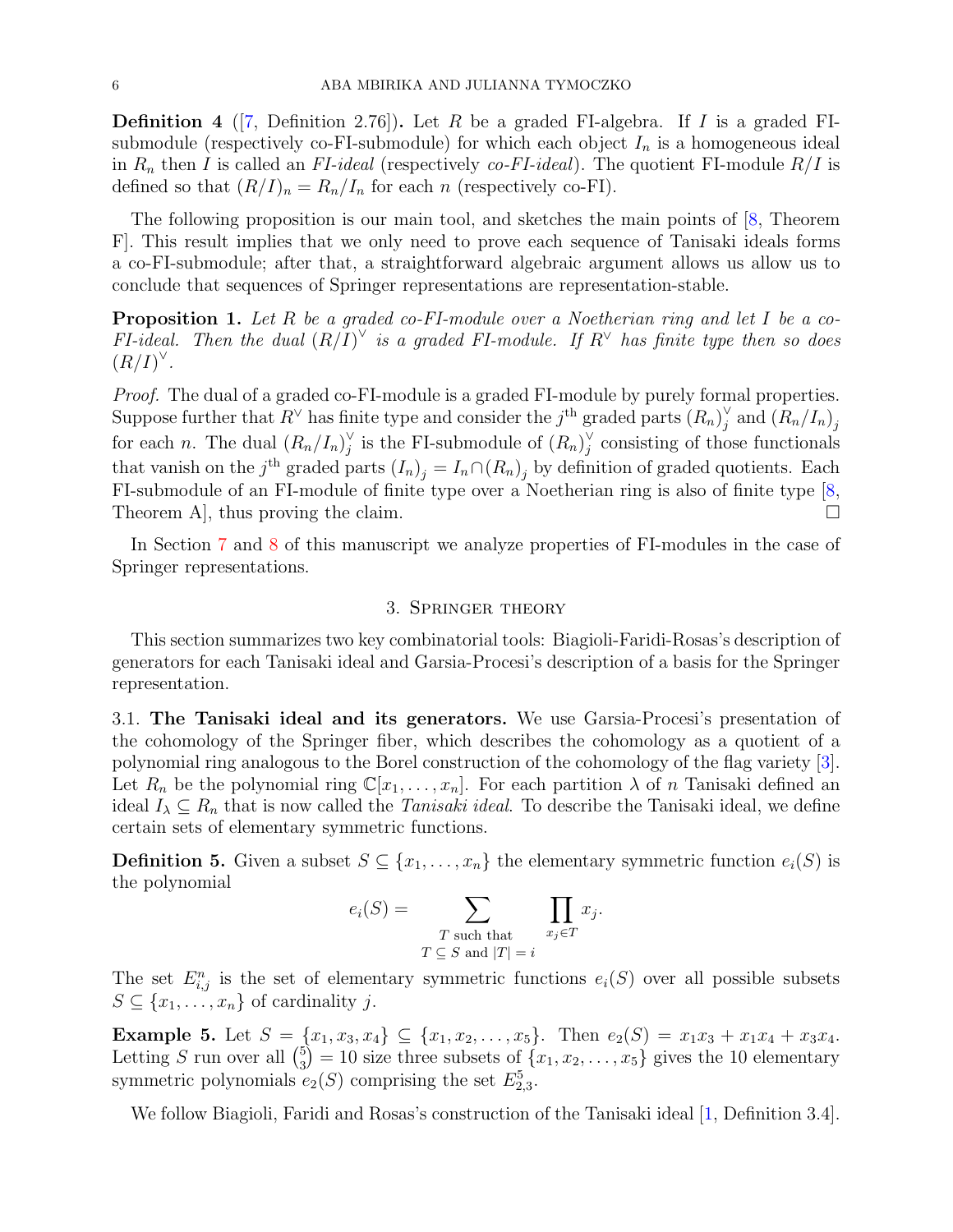**Definition 6.** Let  $\lambda = (\lambda_1, \ldots, \lambda_k)$  be a partition of n. The *BFR-filling* of  $\lambda$  is constructed as follows. From the leftmost column of  $\lambda$  to the rightmost column, place the numbers  $1, 2, \ldots, n - \lambda_1$  bottom to top skipping the top row. Finally fill the top row from right to left with the remaining numbers  $n - \lambda_1 + 1, \ldots, n$ . The *BFR-generators* are polynomials in the set  $\mathcal{G}(\lambda)$  defined as the following union: If the box filled with i has j in the top row of its column, then include the elements of  $E_{i,j}^n$  in the set  $\mathcal{G}(\lambda)$ .

**Example 6.** Consider the partition  $\lambda = (4, 2, 2, 1)$ . Then the BFR-filling of  $\lambda$  is



and hence the set  $\mathcal{G}(\lambda)$  is

$$
\mathcal{G}(\lambda) = \bigcup_{i \in \{1, 2, 3, 9\}} E_{i, 9}^{9} \cup \bigcup_{i \in \{4, 5, 8\}} E_{i, 8}^{9} \cup E_{7, 7}^{9} \cup E_{6, 6}^{9}.
$$

The first union of sets arises from the first column, the second from the second, and so on. Each set of the form  $E_{i,9}^9$  contains the single elementary symmetric function  $e_i(x_1, x_2, \ldots, x_9)$ .

Theorem 1 (Biagioli-Faridi-Rosas [\[1,](#page-19-18) Corollary 3.11]). *Given a partition* λ *of* n *the Tanisaki ideal*  $I_{\lambda}$  *is generated by the set*  $\mathcal{G}(\lambda)$ *.* 

3.2. Combinatorial presentation for the Springer representation and the Garsia-**Procesi basis.** It turns out that the natural  $S_n$ -action on  $R_n$  given by

$$
w \cdot p(x_1, \ldots, x_n) = p(x_{w(1)}, \ldots, x_{w(n)})
$$

restricts to the Tanisaki ideal  $I_\lambda$ . Thus the  $S_n$ -action on  $R_n$  induces an  $S_n$ -action on  $R_n/I_\lambda$ . The key result of Garsia-Procesi's work (with others [\[22,](#page-19-19) [10,](#page-19-7) [30\]](#page-20-3)) is that this quotient is the cohomology of the Springer variety.

**Proposition 2** (Garsia-Procesi [\[17\]](#page-19-10)). Let  $R_n = \mathbb{C}[x_1, \ldots, x_n]$  and let  $I_\lambda$  be the Tanisaki ideal *corresponding to the partition*  $\lambda$ *. The quotient*  $R_n/I_\lambda$  *is isomorphic to the cohomology of the Springer variety*  $H^*(Spr_\lambda)$  *as a graded*  $S_n$ -representation.

Moreover Garsia-Procesi describe an algorithm to compute a nice basis  $\mathcal{B}(\lambda)$  of monomials for  $R_n/I_\lambda$ . Our exposition owes much to the presentation in the first author's work [\[24,](#page-19-20) Definition 2.3.2].

**Definition 7** (Garsia-Procesi [\[17,](#page-19-10) Section 1]). If  $\lambda = (1)$  is the unique partition of 1 then  $B(\lambda) = \{1\}$ . If  $n > 1$  and  $\lambda$  is a partition of n with k parts then:

- Number the rightmost box in the  $i^{\text{th}}$  row of  $\lambda$  with  $i$  for each  $i \in \{1, \ldots, k\}$ .
- For each  $i \in \{1, \ldots, k\}$  construct the partition  $\lambda_i$  of  $n-1$  by erasing the box labeled i and rearranging rows if needed to obtain a Young diagram once again.
- Recursively define  $\mathcal{B}(\lambda)$  as

$$
\mathcal{B}(\lambda) = \bigcup_{i=1}^{k} x_n^{i-1} \mathcal{B}(\lambda_i).
$$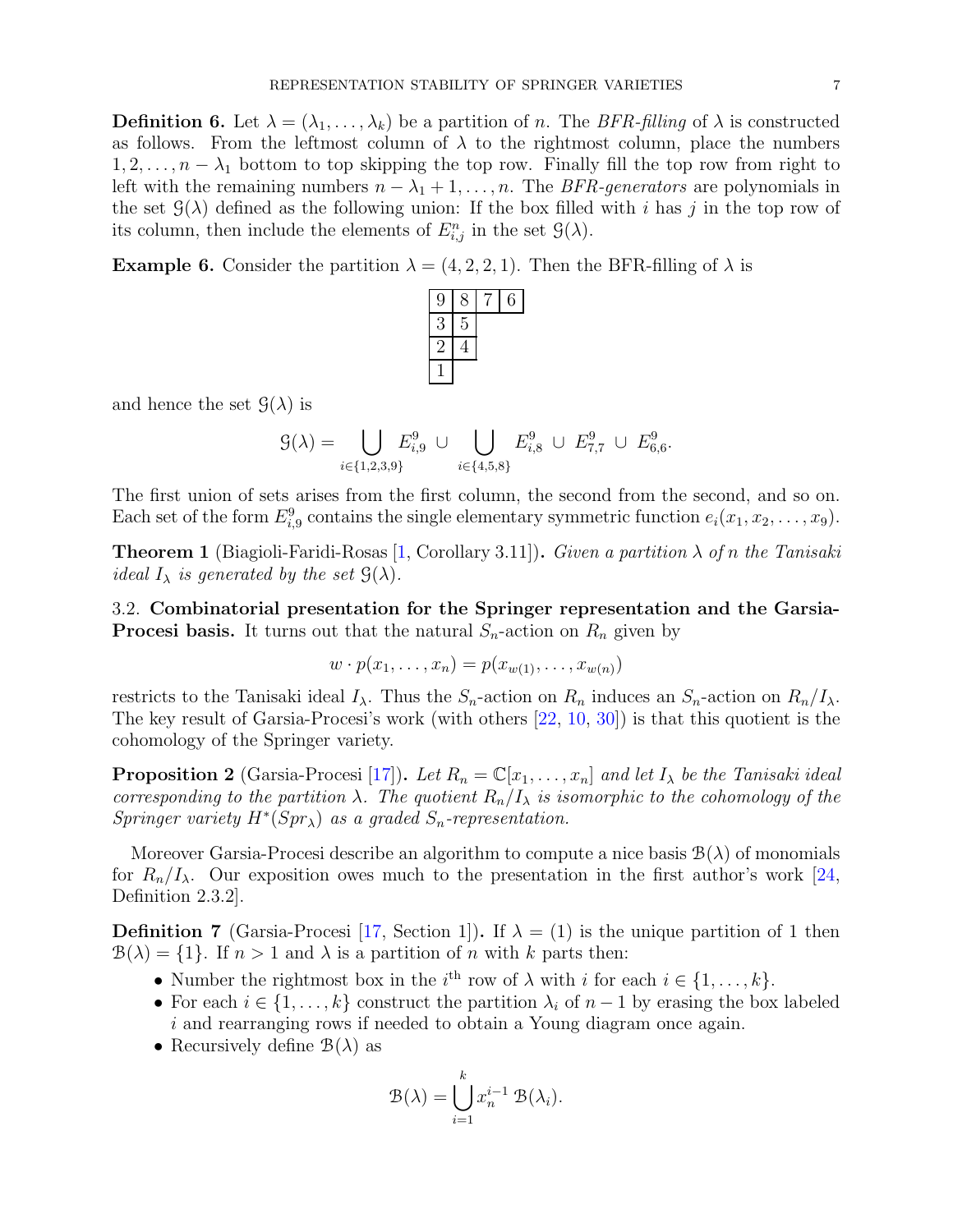From the *GP-algorithm* above we construct the *GP-tree* as follows. Let  $\lambda$  sit alone at Level n in a rooted tree directed down. Since  $\lambda$  has k parts, create k edges labeled  $x_n^0, x_n^1, \ldots, x_n^{k-1}$ left-to-right to the k subdiagrams  $\lambda_i$  for each  $i \in \{1, ..., k\}$  in Level  $n-1$ . For each of these subdiagrams and their descendants, recursively repeat this process. The process ends at Level 1, whose diagrams all contain one single box. Multiplying the edge labels on any downward path gives a unique *GP-monomial* in the *GP-basis*.

<span id="page-7-1"></span>Example 7. We illustrate the first two steps of the GP-algorithm on the partition of 5 given by  $\lambda = (2, 2, 1)$ . Number the far-right boxes and branch down from Level 5 to Level 4 of the recursion as follows:

.



After rearranging rows to obtain a Young diagram, we begin the recursion again on each of the three partitions to produce Level 3 of the tree.



By Level 1, there will be 30 diagrams, each equal to the partition (1). Recovering the Garsia-Procesi basis from this tree is equivalent to multiplying the edge labels of the 30 paths. The reader can verify that we obtain the following basis  $\mathcal{B}(\lambda)$ :

| degree $\vert \#$ | monomials in $\mathcal{B}(\lambda)$                                                      |
|-------------------|------------------------------------------------------------------------------------------|
|                   |                                                                                          |
|                   | $x_i$ for $2 \leq i \leq 5$                                                              |
|                   | 9   $x_i^2$ for $3 \leq i \leq 5$ and $x_i x_j$ for $2 \leq i < j \leq 5$                |
|                   | 11 $x_ix_jx_5$ for $2 \leq i < j \leq 4$ ,<br>$x_ix_j^2$ for $2 \leq i < j \leq 5$ , and |
|                   |                                                                                          |
|                   | $x_i^2x_5$ for $3 < i < 4$                                                               |
|                   | 5   $x_i x_i^2 x_5$ for $2 \le i < j \le 4$ and $x_i x_4 x_5^2$ for $2 \le i \le 3$      |

Garsia-Procesi bases have several nice containment properties that we use when analyzing the FI- and co-FI-structure of Springer representations. The first describes the relationship between dominance order and the Garsia-Procesi bases.

<span id="page-7-0"></span>**Proposition 3** (Garsia-Procesi [\[17,](#page-19-10) Proposition 4.1]). Let  $\lambda$  and  $\lambda'$  be partitions of n and suppose that  $\lambda \leq \lambda'$  in dominance order, namely that we have  $\lambda_1 + \lambda_2 + \cdots + \lambda_i \leq \lambda'_1 + \lambda'_2 + \cdots + \lambda'_i$ *for all*  $i \geq 1$ *. Then*  $B(\lambda') \subseteq B(\lambda)$ *.* 

The second describes the relationship between containment of Young diagrams and the Garsia-Procesi bases.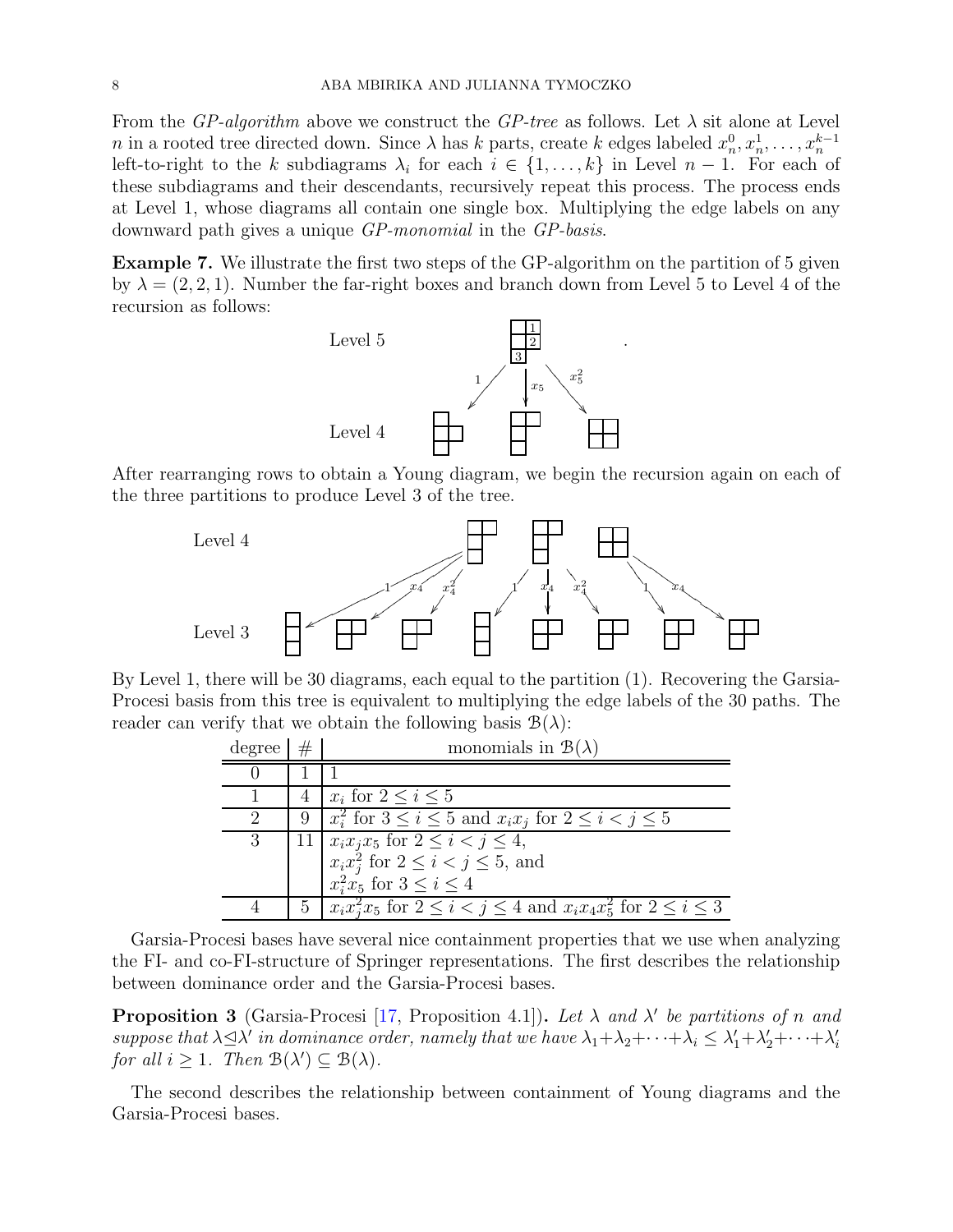<span id="page-8-1"></span>**Lemma 2.** *If*  $\lambda \subseteq \lambda'$  *then*  $\mathcal{B}(\lambda) \subseteq \mathcal{B}(\lambda')$ *.* 

*Proof.* We prove the claim assuming that  $\lambda'$  has exactly one more box than  $\lambda$ . Repeating the argument gives the desired result.

Consider the subdiagrams  $\lambda_1, \lambda_2, \ldots, \lambda_k$  obtained from  $\lambda'$  in the recursive definition of the Garsia-Procesi algorithm. The Garsia-Procesi algorithm says

$$
\mathcal{B}(\lambda') = \bigcup_{i=1}^{k} x_n^{i-1} \mathcal{B}(\lambda_i) = \mathcal{B}(\lambda_1) \cup \bigcup_{i=2}^{k} x_n^{i-1} \mathcal{B}(\lambda_i)
$$

so  $\mathcal{B}(\lambda') \supseteq \mathcal{B}(\lambda_1)$ . By construction  $\lambda_i$  is obtained from  $\lambda'$  by removing a box that is above and possibly to the right of the box removed for  $\lambda_{i+1}$  for each  $i \in \{1, \ldots, k-1\}$ . In particular  $\lambda_i \leq \lambda_{i+1}$  in dominance order. Proposition [3](#page-7-0) implies that  $\mathcal{B}(\lambda_{i+1}) \subseteq \mathcal{B}(\lambda_i)$  for each i and so  $\mathcal{B}(\lambda') \supseteq \mathcal{B}(\lambda_i)$  for each i. Since  $\lambda$  is obtained from  $\lambda'$  by removing a single box, we know  $\lambda = \lambda_i$  for some *i*. The claim follows.

## 4. The Springer representations with FI-module structure

<span id="page-8-0"></span>Recall that the sequence of polynomial rings carries an FI-module structure and that both the Tanisaki ideal and the quotients  $R_n/I_\lambda$  carry an  $S_n$ -action. The question in this section is: do these fit together to give an FI-module structure on Springer representations? Lemma [2](#page-8-1) suggests that the answer could be yes, since it proved that if  $\lambda \subseteq \lambda'$  then the Garsia-Procesi basis for  $R_n/I_\lambda$  is contained in the Garsia-Procesi basis for  $R_{n'}/I_{\lambda'}$ .

We prove that this is misleading: the inclusion  $R_n/I_\lambda \hookrightarrow R_{n'}/I_{\lambda'}$  in no way preserves the  $S_n$ action (and is not what Church and Farb call a consistent sequence  $[9, pg.6]$  $[9, pg.6]$ ). In particular we prove that there is *no* FI-module structure on sequences of Springer representations, except for the trivial representation. Church, Ellenberg, and Farb observed that the sequence of ideals of symmetric functions with no constant term is not an FI-ideal (see Example [3\)](#page-3-1); in our language, they study the special case of the sequence of Tanisaki ideals  $\{I_{\lambda_1}, I_{\lambda_2}, \ldots\}$ where each  $\lambda_i$  is a column with i boxes.

**Theorem 2.** For each positive integer n, let  $\lambda_n$  denote a Young diagram with n boxes. The *only sequence of Young diagrams*  $\lambda_1 \subseteq \lambda_2 \subseteq \lambda_3 \subseteq \cdots$  *for which the sequence of Tanisaki ideals*  $\{I_{\lambda_1}, I_{\lambda_2}, I_{\lambda_3}, \ldots\}$  *forms an FI-ideal is*  $\Box \rightarrow \Box \rightarrow \Box \rightarrow \cdots$ .

*Proof.* Suppose that  $\lambda$  is a partition of  $n-1$  and  $\lambda'$  is a partition of n with  $\lambda \subseteq \lambda'$ . We prove that if  $f : \{1, \ldots, n-1\} \to \{1, \ldots, n\}$  is an injection for which  $f_*(I_\lambda) \subseteq I_{\lambda'}$  then  $I_{\lambda'} = \langle x_1, x_2, \ldots, x_n \rangle$ . By definition of FI-modules this suffices to prove our claim.

We first show that  $I_{\lambda'}$  contains one of the variables  $x_1, \ldots, x_n$ . Construct the BFR-fillings of both  $\lambda$  and  $\lambda'$  and compare the boxes labeled 1. A Young diagram with at least two rows has label 1 in the bottom box of the first column. A Young diagram with only one row has label 1 in the rightmost box of its row. If either  $\lambda$  or  $\lambda'$  has just one row then the generating set for its Tanisaki ideal contains  $e_1(x_1)$ . Hence  $I_{\lambda'} \supseteq I_{\lambda}$  contains the variable  $x_1$ . Otherwise the top-left boxes of the BFR-fillings for  $\lambda$  and  $\lambda'$  have the labels  $n-1$  and n respectively, so  $\mathcal{G}(\lambda)$  contains  $e_1(x_1,\ldots,x_{n-1})$  and  $\mathcal{G}(\lambda')$  contains  $e_1(x_1,\ldots,x_n)$ . In this case

$$
e_1(x_1,\ldots,x_n)-f_*(e_1(x_1,\ldots,x_{n-1}))=x_j
$$

lies in  $I_{\lambda'}$  for the unique  $j \in \{1, 2, \ldots, n\} - \text{Im}(f)$ .

Thus  $I_{\lambda'}$  contains at least one of the variables  $x_1, \ldots, x_n$ . The Tanisaki ideal is invariant under the action of  $S_n$  that permutes the variables  $x_1, \ldots, x_n$  so in fact  $I_{\lambda'} = \langle x_1, \ldots, x_n \rangle$ .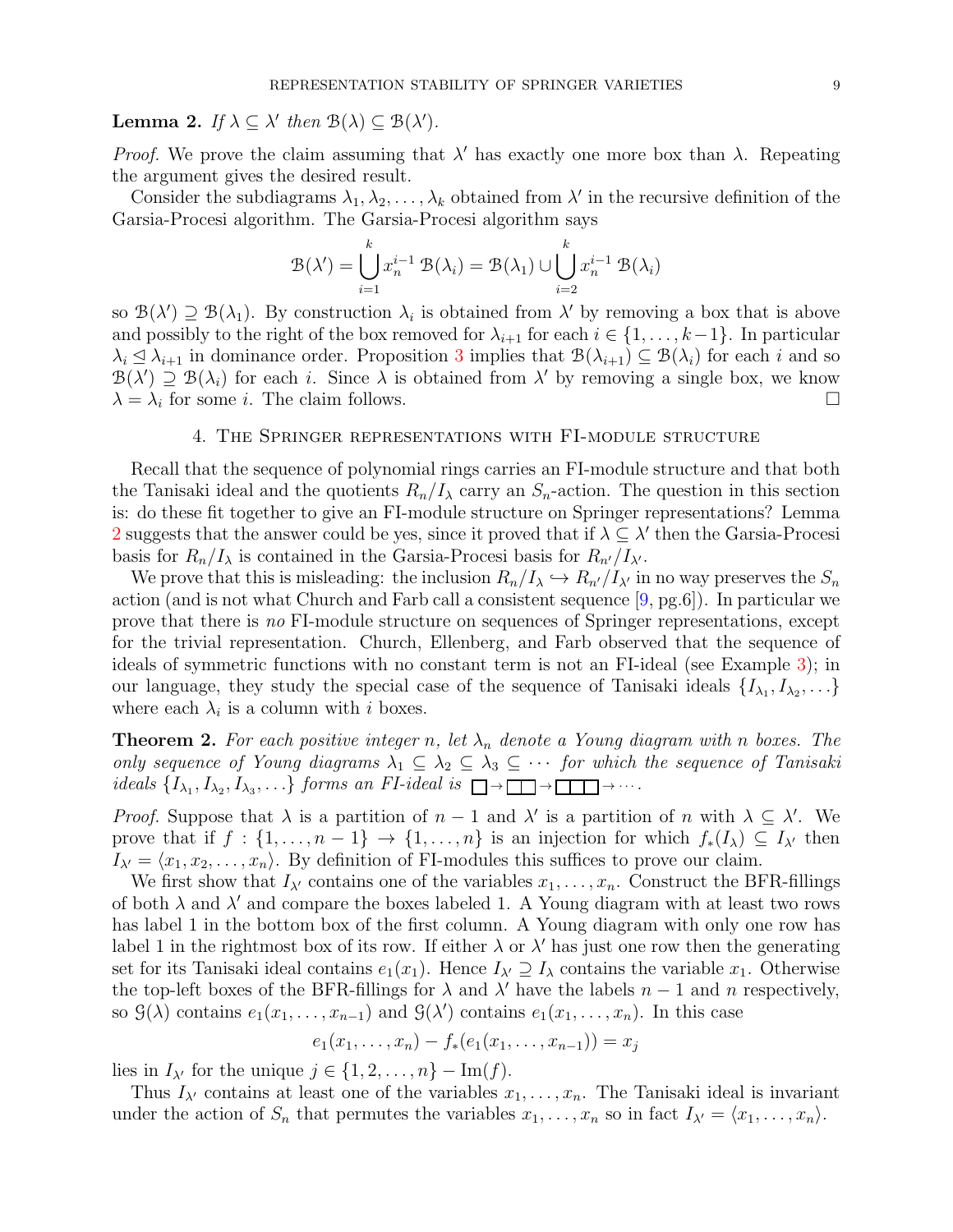We conclude that

$$
R_n/I_{\lambda'}=R_n/\langle x_1,\ldots,x_n\rangle\cong\mathbb{C}
$$

<span id="page-9-1"></span>is trivial. Since  $\lambda'$  gives the trivial representation, it consists of a single row, as desired.  $\Box$ 

## 5. The Springer representation with the co-FI-module structure

In this section we prove that Springer representations admit a co-FI-module structure. Recall from Section [2](#page-2-0) that the sequence of polynomial rings forms a co-FI-module. This section shows that the natural restriction maps from  $k[x_1, \ldots, x_n]$  to  $k[x_1, \ldots, x_{n-1}]$  are defined on Tanisaki ideals, too. Our proof mimics a similar proof for the cohomology of flag varieties in the arXiv version of a paper by Church, Ellenberg, and Farb [\[7,](#page-19-16) Theorem 3.4]. A surprising feature of our result is that this co-FI-module structure exists for Springer representations corresponding to *every possible* sequence  $\lambda_1 \subseteq \lambda_2 \subseteq \lambda_3 \subseteq \cdots$  of Young diagrams.

The main features of the proof were outlined in previous sections, especially Section [2,](#page-2-0) which collected steps that reduce the proof that a sequence of Springer representations form a co-FI-module to proving that particular inclusions  $\iota_n^* : R_n \to R_{n-1}$  preserve Tanisaki ideals. We prove the main theorem first and then prove the key lemma.

# <span id="page-9-0"></span>**Theorem 3.** Suppose  $\lambda_1 \subseteq \lambda_2 \subseteq \cdots$  *is a sequence of Young diagrams for which*  $\lambda_n$  *has* n *boxes for each n*. Then the sequence  ${R_n / I_{\lambda_n}}$  *forms a graded co-FI-module of finite type.*

*Proof.* Definition [3](#page-4-4) states that to show  $\{R_n/I_{\lambda_n}\}\$ is a graded co-FI-module of finite type, we must show 1) it is a graded co-FI-module and 2) its dual is a graded FI-module of finite type.

Assuming a field k of characteristic zero, Proposition [1](#page-5-1) states that if R is a graded co-FI-module and I is a co-FI-ideal then  $R/I$  is a graded co-FI-module. The sequence of polynomial rings is a graded co-FI-algebra under the co-FI-algebra structure that sends the map  $f: \{1, \ldots, m\} \to \{1, \ldots, n\}$  to the map with  $f^*(x_i)$  equal to  $x_{f^{-1}(i)}$  if  $i \leq m$  and zero otherwise (see Example [4\)](#page-4-3). Corollary [1](#page-4-5) proves that if  $\{\lambda_1 \subseteq \lambda_2 \subseteq \cdots\}$  is a sequence of Young diagrams for which  $\iota_n^*(I_{\lambda_n}) \subseteq I_{\lambda_{n-1}}$  for every  $n \geq 2$  then the sequence of Tanisaki ideals  $\{I_{\lambda_1}, I_{\lambda_2}, \ldots\}$  forms a co-FI-ideal. Lemma [5](#page-10-0) proves that  $\iota_n^*(I_{\lambda_n}) \subseteq I_{\lambda_{n-1}}$  for every  $n \geq 2$ and for every sequence of Young diagrams  $\{\lambda_1 \subseteq \lambda_2 \subseteq \cdots\}$ . Thus  $\{R_n/I_{\lambda_n}\}\$ is a graded co-FI module.

It is known that the dual  $(R_n)^\vee$  is a graded FI-module of finite type. The proof uses the facts that 0) the variables  $x_1, \ldots, x_n \in R_n$  form a basis for the dual to  $k^n$ , 1) the j<sup>th</sup> graded part  $(R_n)_j^{\vee}$  is isomorphic to the j<sup>th</sup> symmetric power of  $k^n$ , and 2) the k-modules  $k, k^2, k^3, \ldots, k^n, \ldots$  are the parts of a natural FI-module  $M(1)$  whose algebraic properties are well understood; for details, see [\[8,](#page-19-13) proof of Theorem F].

Proposition [1](#page-5-1) then implies that  $\{(R_n/I_{\lambda_n})^{\vee}\}\$ is a graded FI-module of finite type, proving the claim.  $\Box$ 

5.1. Sequences of Tanisaki ideals form a co-FI-ideal. We now analyze the BFRgenerators of the Tanisaki ideals to show that  $\iota_n^*(I_{\lambda}) \subseteq I_{\lambda}$  when  $\lambda \subseteq \lambda'$ . In an interesting twist, this co-FI-module structure exists for any path in the poset of Young diagrams. Our proof that these sequences of Tanisaki ideals  $\{I_{\lambda_i}\}\$ form a co-FI-ideal occurs over the course of the following lemmas. Each result actually analyzes a subset of homogeneous polynomials of the same degree inside  $I_{\lambda}$  so our proofs preserve grading (though we don't use this fact).

We note the following well-known relation (e.g., [\[26,](#page-19-21) pg. 21], [\[14,](#page-19-22) Equation (3.1)]).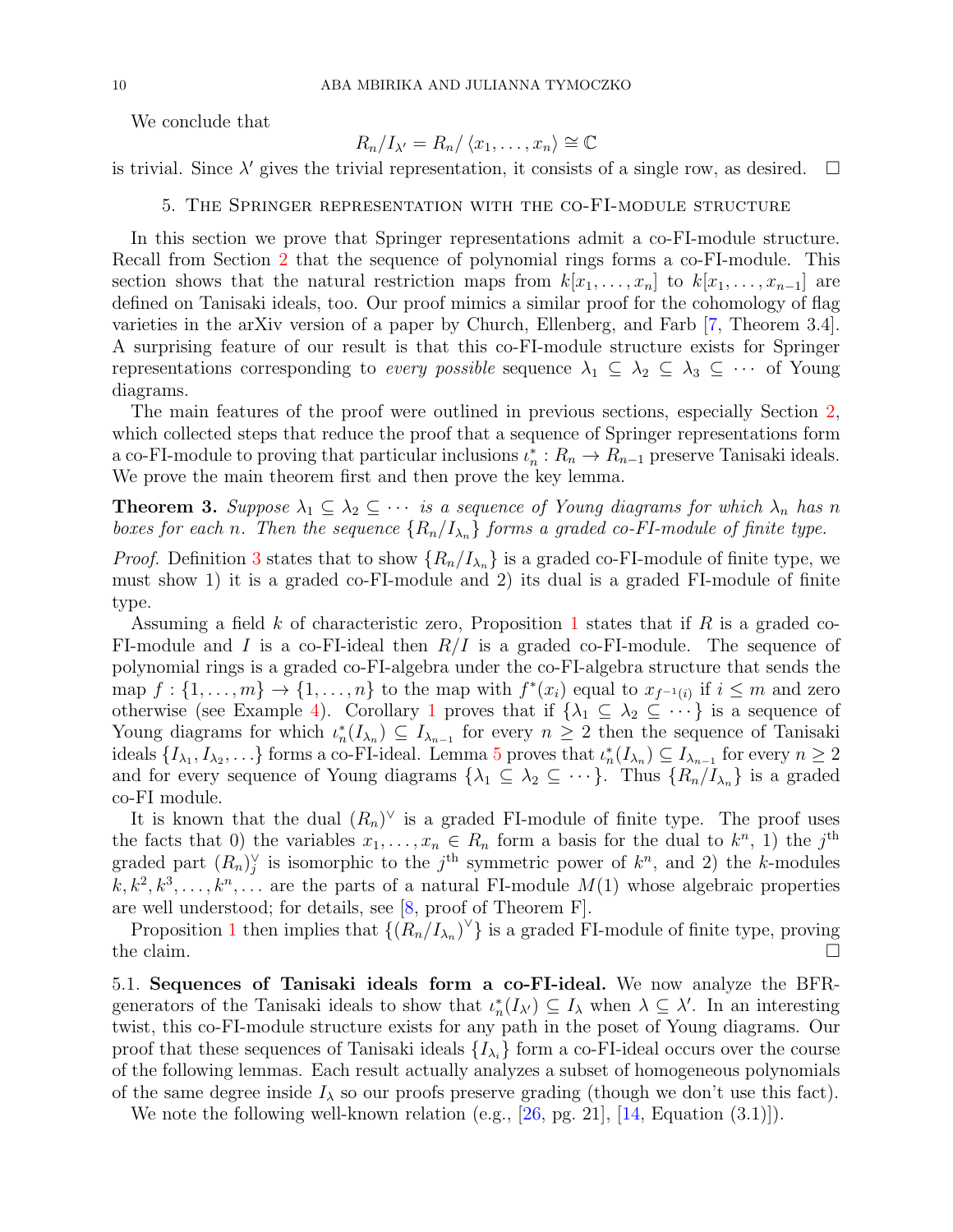**Proposition 4.** *Let*  $S \subseteq \{x_1, \ldots, x_n\}$ *. If*  $x_n \in S$  *then*  $e_i(S)$  *decomposes as* 

 $e_i(S) = x_n \cdot e_{i-1}(S - \{x_n\}) + e_i(S - \{x_n\}).$ 

This immediately implies the following. (Recall that  $i$  is the degree of each function in the set  $E_{i,j}^n$  while j is the cardinality |S| of the variable subset  $S \subseteq \{x_1, x_2, \ldots, x_n\}$ .)

## <span id="page-10-2"></span>Lemma 3.

$$
\iota_n^* \left( E_{i,j+1}^n \right) = E_{i,j+1}^{n-1} \cup E_{i,j}^{n-1}
$$

*where*  $E_{i,k}^{n-1}$  *is empty if*  $k > n - 1$  *or if*  $i > k$  *or if*  $n - 1 < 1$ *.* 

The next lemma is our main tool: if an ideal contains  $E_{i,j}^n$  then it contains  $E_{i,j+1}^n$  as well.

<span id="page-10-1"></span>**Lemma 4.** The Q-linear span of  $E_{i,j}^n$  contains  $E_{i,j+1}^n$ .

*Proof.* Let  $S' \subseteq \{x_1, \ldots, x_n\}$  be an arbitrary subset of cardinality  $j + 1$ . We construct  $e_i(S')$ explicitly in the Q-linear span of  $E_{i,j}^n$ . Consider the polynomial

$$
p = \sum_{\substack{S \text{ such that} \\ S \subseteq S' \text{ and } |S| = j}} e_i(S)
$$

which is in  $\langle E_{i,j}^n \rangle_{\mathbb{Q}}$  by definition. Let T be a subset of S' of cardinality i and consider the coefficient of the monomial  $\prod_{x_k \in T} x_k$  in p. Whenever  $S \subseteq S'$  contains T the monomial  $\prod_{x_k \in T} x_k$  appears with coefficient 1 in  $e_i(S)$ . There are  $j + 1$  subsets of S' with cardinality j and all but i of them contain T. Hence the coefficient of  $\prod_{x_k \in T} x_k$  in p is exactly  $j + 1 - i$ . Thus the polynomial  $\frac{1}{j+1-i}p = e_i(S')$  as desired.

**Example 8.** Consider the sets  $E_{2,3}^5$  and  $E_{2,4}^5$  and let  $S' = \{x_1, x_2, x_4, x_5\}$ . The polynomial p from Lemma [4](#page-10-1) is

$$
p = (x_1x_2 + x_1x_4 + x_2x_4) + (x_1x_2 + x_1x_5 + x_2x_5)
$$
  
+ 
$$
(x_1x_4 + x_1x_5 + x_4x_5) + (x_2x_4 + x_2x_5 + x_4x_5)
$$

which simplifies as desired to

$$
p = 2(x_1x_2 + x_1x_4 + x_1x_5 + x_2x_4 + x_2x_5 + x_4x_5) = (4 - 2)e_2(S').
$$

Applying Lemma [4](#page-10-1) repeatedly gives the following.

<span id="page-10-3"></span>Corollary 2. If an ideal  $I \subseteq \mathbb{Q}[x_1,\ldots,x_n]$  contains the subset  $E_{i,j}^n$  then it contains  $E_{i,j+k}^n$ *for all*  $k \in \{1, 2, \ldots, n - j\}.$ 

We now use these combinatorial properties of symmetric functions together with the BFRgenerators of the Tanisaki ideal to prove the main lemma of this section

<span id="page-10-0"></span>**Lemma 5.** Suppose that  $\lambda$  is a Young diagram with  $n-1$  boxes. If  $\lambda'$  is obtained from  $\lambda$  by *adding one box then*  $\iota_n^*(I_{\lambda}) \subseteq I_{\lambda}$ .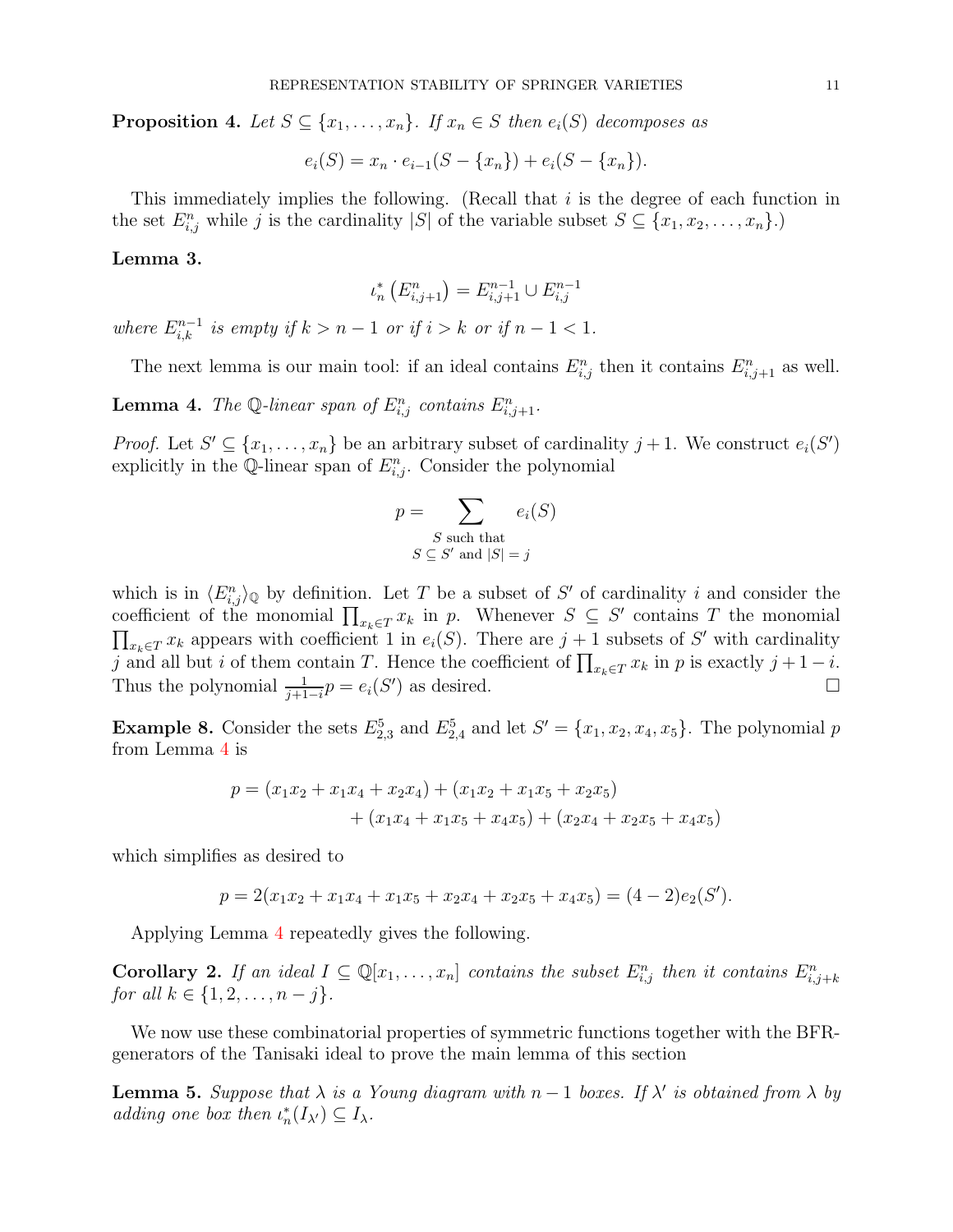*Proof.* Below we give schematics for the relative configurations of  $\lambda$ ,  $\lambda'$ , and the deleted box (shown in light grey).



We will compare the BFR-generators for  $I_{\lambda'}$  and  $I_{\lambda}$  for region A, region B, and the two different cases of grey boxes.

Each box in region A corresponds to BFR-generators  $E_{i,j}^{n-1}$  in  $I_\lambda$  and  $E_{i,j+1}^n$  in  $I_{\lambda'}$ . In each of these cases the image

$$
\iota_n^*(E_{i,j+1}^n) = E_{i,j+1}^{n-1} \cup E_{i,j}^{n-1}
$$

by Lemma [3.](#page-10-2) By construction  $I_\lambda$  contains  $E_{i,j}^{n-1}$  so by Corollary [2](#page-10-3) we know  $I_\lambda$  contains  $E_{i,j+1}^{n-1}$  $_{i,j+1}$ as well. It follows that  $I_{\lambda}$  contains  $\iota_n^*(E_{i,j+1}^n)$  for every box in region A.

If the box in  $\lambda' - \lambda$  is not on the first row, then it is labeled  $E_{i,j+1}^n$  in  $I_{\lambda'}$  and the box above it is labeled  $E_{i,j}^{n-1}$  in  $I_\lambda$ . This is the case of the previous paragraph.

If the box in  $\lambda' - \lambda$  is on the first row, then  $I_{\lambda'}$  contains  $E_{i,i}^n$  while  $I_{\lambda}$  contains  $E_{i,i}^{n-1}$ . Lemma [3](#page-10-2) shows that  $\iota_n^*(E_{i,i}^n) = E_{i,i}^{n-1} \cup E_{i,i-1}^{n-1}$ . However  $E_{i,i-1}^{n-1}$  is empty by definition. So  $I_\lambda$ contains  $\iota^*(E_{i,i}^n)$  in this case too.

Finally, each box in region B corresponds to BFR-generators  $E_{i,j}^{n-1}$  in  $I_\lambda$  and  $E_{i+1,j+1}^n$  in  $I_{\lambda'}$ . As above we know

$$
\iota_n^*(E_{i+1,j+1}^n) = E_{i+1,j+1}^{n-1} \cup E_{i+1,j}^{n-1}
$$

by Lemma [3.](#page-10-2) The box labeled  $i + 1$  in  $\lambda$  is either above but in the same column as in  $\lambda'$ or in a column to the right of  $i + 1$  in  $\lambda'$ . In either case  $E_{i+1}^{n-1}$  $i_{i+1,j-k}^{n-1}$  is a BFR-generator for  $\lambda$ for some nonnegative integer k. Corollary [2](#page-10-3) implies that both  $E_{i+1,j+1}^{n-1}$  and  $E_{i+1,j}^{n-1}$  are in  $I_\lambda$ . Hence  $\iota_n^*(E_{i+1,j+1}^n)$  is in  $I_\lambda$  for every box in region B, proving the claim.

## 6. Representation stability of Springer representations

<span id="page-11-0"></span>We want to say that a sequence of representations  ${V_n}$  is representation stable if, when decomposed into irreducible representations, the sequence of multiplicities of each irreducible representation eventually becomes constant. This doesn't quite make sense because the irreducible representations of the symmetric group  $S_n$  depend on n, and in fact correspond to the partitions of  $n$ . The next definition describes a particular family of irreducible representations whose multiplicities we use to define representation stability.

**Definition 8** (Irreducible  $S_n$ -representation  $V(\mu)_n$  [\[9,](#page-19-0) Section 2.1]). Let  $\mu = (\mu_1, \ldots, \mu_l)$  be a partition of k. For any  $n \geq k + \mu_1$  define the *padded partition* to be

$$
\mu[n] := (n-k, \mu_1, \ldots, \mu_l).
$$

Define  $V(\mu)_n$  to be the irreducible  $S_n$ -representation

$$
V(\mu)_n := V_{\mu[n]}.
$$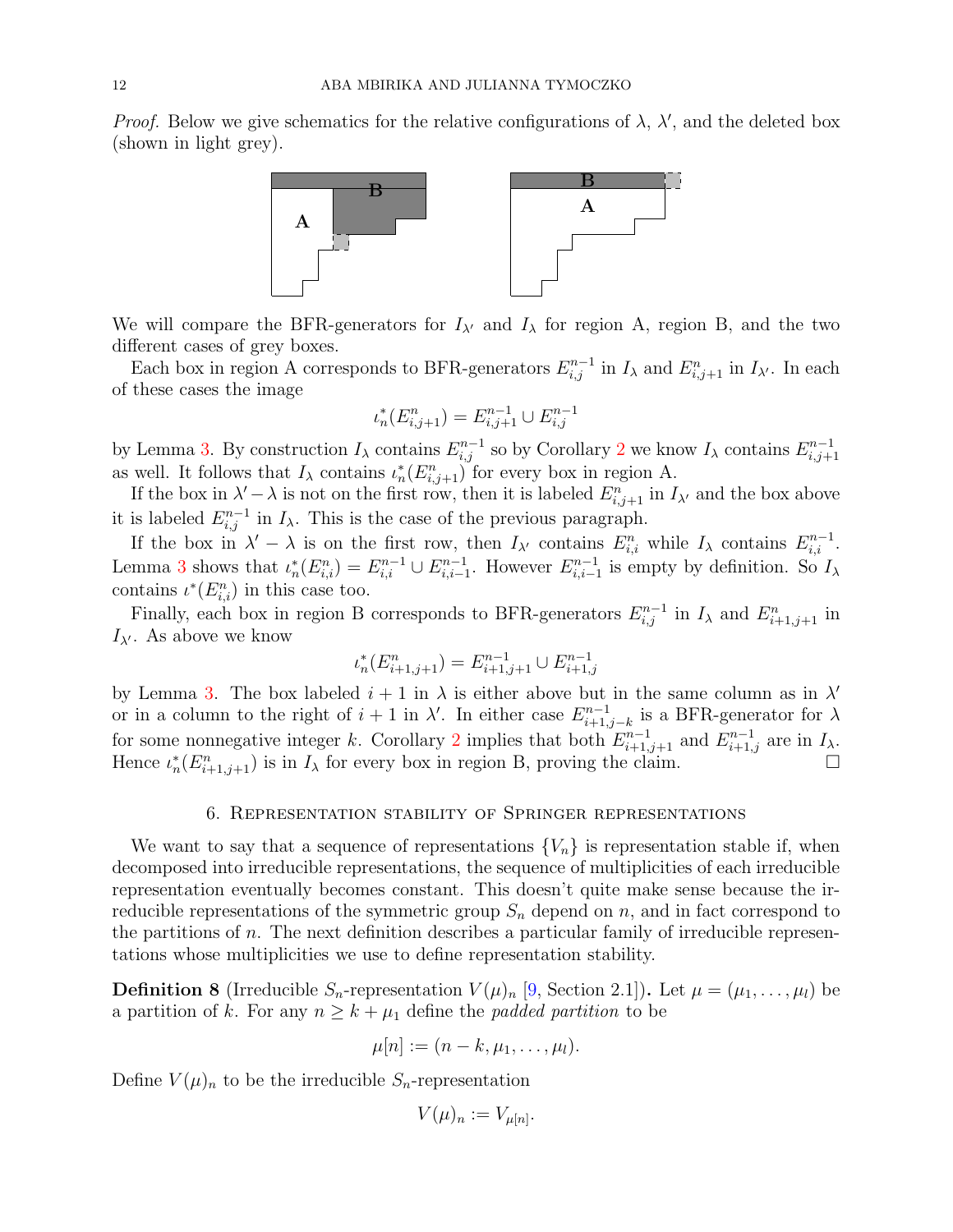Note that every partition of n can be written as  $\mu[n]$  for a unique partition  $\mu$  and hence every irreducible  $S_n$ -representation is of the form  $V(\mu)_n$  for a unique partition  $\mu$ .

We can now define representation stability precisely.

**Definition 9.** A sequence of  $S_n$ -representations  $V_1 \stackrel{f_1}{\rightarrow} V_2 \stackrel{f_2}{\rightarrow} V_3 \stackrel{f_3}{\rightarrow} \cdots$  is *representation stable* if

- (1) the linear maps  $f_n: V_n \to V_{n+1}$  are  $S_n$ -equivariant, in the sense that for each  $w \in S_n$ we have  $f_n \circ w = w(n+1) \circ f_n$  where  $w(n+1) \in S_{n+1}$  is the permutation that sends  $n + 1 \mapsto n + 1$  while otherwise acting as w;
- (2) the maps  $f_n: V_n \to V_{n+1}$  are injective;
- (3) the span of the  $S_{n+1}$ -orbit of the image  $f_n(V_n)$  is all of  $V_{n+1}$ ; and
- (4) if  $V_n$  decomposes into irreducible representations as

$$
V_n = \bigoplus_{\mu} c_{\mu,n} V(\mu)_n
$$

then there exists N so that the multiplicities  $c_{\mu,n}$  are independent of n for all  $n \geq N$ .

If N is independent of  $\mu$  then  $V_1 \stackrel{f_1}{\rightarrow} V_2 \stackrel{f_2}{\rightarrow} V_3 \stackrel{f_3}{\rightarrow} \cdots$  is *uniformly* representation stable.

FI-module structure corresponds to a sequence of representations being uniformly representation stable. Moreover the stability of the multiplicities  $c_{\mu,n}$  corresponds to a kind of stabilization of the characters of the representations, and thus the dimensions of the representations.

Since  $\{R_n/I_{\lambda_n}\}\$ forms a co-FI-module, we will actually show that the dual  $\{(R_n/I_{\lambda_n})^{\vee}\}\$ is representation stable. The term *Springer representation* is applied interchangeably to these two dual representations (as described in the Introduction–see Remark [1\)](#page-1-0). Moreover, the key implications of representation stability (including dimensions and characters) apply to  ${R_n/I_{\lambda_n}}$  by virtue of applying to its dual.

More precisely we have the following.

<span id="page-12-0"></span>**Corollary 3.** Suppose  $\lambda_1 \subseteq \lambda_2 \subseteq \lambda_3 \subseteq \cdots$  *is a sequence of Young diagrams for which*  $\lambda_n$ *has* n *boxes for each* n*. Then the following are all true:*

- (1) *Each graded part of the sequence*  $\{(R_n/I_{\lambda_n})^{\vee}\}\$ is uniformly representation stable.
- (2) For each k and each n let  $\chi_{k,n}$  be the character in the k<sup>th</sup> graded part of  $R_n/I_{\lambda_n}$ . The *sequence*  $(\chi_{k,1}, \chi_{k,2}, \chi_{k,3}, ...)$  *is eventually polynomial in the sense of* [\[6\]](#page-19-1).
- (3) For each k and n let  $d_{k,n}$  be the dimension of the k<sup>th</sup> graded piece of  $R_n/I_{\lambda_n}$  as a *complex vector space. Then the sequence*  $(d_{k,1}, d_{k,2}, d_{k,3}, ...)$  *is eventually polynomial, in the sense that there is an integer*  $s_k$  *and polynomial*  $p_k(n)$  *in n so that for all*  $n \geq s_k$  the dimensions  $d_{k,n} = p_k(n)$ .

*Proof.* This follows immediately from corresponding results of Church, Ellenberg, and Farb. Part (1) follows from Theorem [3](#page-9-0) together with the definition of representation stability (or, e.g., [\[6,](#page-19-1) Theorem 1.13]). Part (2) follows for  $(R_n/I_{\lambda_n})^{\vee}$  from [6, Theorem 1.5] and for the dual representation  $R_n/I_{\lambda_n}$  because the characters of complex representations of  $S_n$  respect the operation of taking duals. Part (3) is an easy corollary of Part (2) for  $R_n/I_{\lambda_n}$  by [\[6,](#page-19-1) Theorem 1.5] and for its dual because they have the same dimension as complex representations.  $\Box$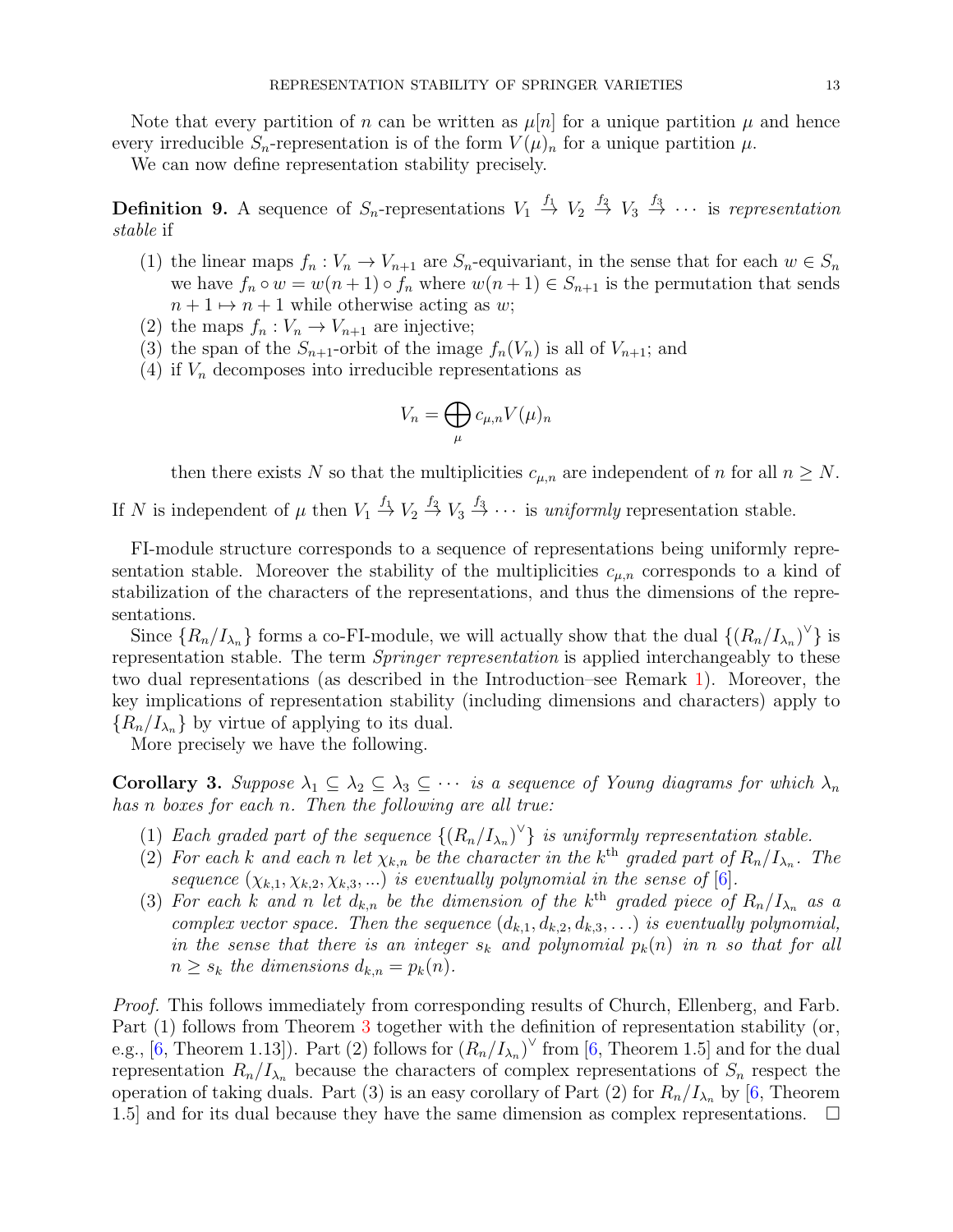#### 7. Combinatorial consequences

<span id="page-13-0"></span>The results of Corollary [3](#page-12-0) open up new combinatorial questions about Springer fibers. Representation stability guarantees that for any sequence of Young diagrams  $\{\lambda_n\}$ , the  $k^{\text{th}}$ degree of the cohomology of the corresponding Springer fibers stabilizes as a polynomial  $p_k(n)$ . But what is this polynomial? For instance, given the sequence  $\lambda_1 \subseteq \lambda_2 \subseteq \lambda_3 \subseteq \cdots$  of Young diagrams:

- Is there an explicit formula for the dimensions  $p_k(n)$  of the  $k^{\text{th}}$  graded part of  $R_n/I_{\lambda_n}$ ? What if the sequence contains a particular family of Young diagrams (e.g. hooks, two-row, two-column, etc.)?
- What is the minimal integer  $s_k$  at which the dimension of  $R_n/I_{\lambda_n}$  becomes polynomial? Given k and a sequence of Young diagrams, can we find some  $s_k$  (not necessarily minimal) after which the dimension of  $R_n/I_{\lambda_n}$  is polynomial?
- Can we show the Springer representations have polynomial dimension via the monomial bases  $\mathcal{B}(\lambda_n)$  from Section [3?](#page-5-0)

To the best of our knowledge, these are entirely new questions about Springer representations; they arise only because of the consequences of representation stability. Moreover, our preliminary answers to these questions suggest additional combinatorial structures that may undergird Springer representations. We give details and some concrete results in this section, followed in the next by (more) open questions.

<span id="page-13-2"></span>7.1. Minimal monomials. Our first results suggest that the exponents that appear in the monomials within each  $\mathcal{B}(\lambda)$  are more rigid than previously thought.

**Definition 10** (Monomial type). Let  $x^{\alpha}$  be a monomial with exponent vector  $(\alpha_1, \ldots, \alpha_n)$ . In other words, the exponent of the variable  $x_i$  in  $x^{\alpha}$  is  $\alpha_i$ . Let  $(\alpha_{i_1}, \ldots, \alpha_{i_r})$  be the nonzero exponents in the order in which they appear in  $x^{\alpha}$ . This r-tuple is called the *monomial type* of  $x^{\alpha}$ .

For instance both  $x_2x_3^2x_4$  and  $x_3x_9^2x_{11}$  have monomial type  $(1, 2, 1)$ .

The following result says that if  $x_I^{\alpha}$  is a monomial of a fixed monomial type in the GPbasis  $B(\lambda)$  then increasing the indices of the variables lexicographically while preserving the monomial type produces another monomial in the GP-basis  $\mathcal{B}(\lambda)$ .

<span id="page-13-1"></span>**Theorem 4.** *Fix a composition*  $\alpha = (\alpha_1, \ldots, \alpha_k)$ *. For each ordered sequence*  $I = (i_1, \ldots, i_k)$ *let*  $x_i^{\alpha}$  *denote the monomial*  $\prod_{j=1}^{k} x_{i_j}^{\alpha_j}$  $a_j^{\alpha_j}$ *.* If  $x_I^{\alpha} \in \mathcal{B}(\lambda)$  and I' satisfies

$$
I \leq I' \leq (n-k+1,\ldots,n-1,n)
$$

*in lexicographic order then*  $x_{I'}^{\alpha} \in \mathcal{B}(\lambda)$ *.* 

*Proof.* First note that we may simply consider the case when  $I$  and  $I'$  differ by exactly one in exactly one entry. Indeed, for each j with  $1 \leq j \leq k+1$ , define the sequences  $I_j = (i_1, i_2, \ldots, i_{j-1}, i'_j, i'_{j+1}, \ldots, i'_k)$ . Note that  $I = I_{k+1}$  and  $I' = I_1$ . Thus it suffices to prove that if  $x_{I_{j+1}}^{\alpha} \in \mathcal{B}(\lambda)$  then  $x_{I_j}^{\alpha} \in \mathcal{B}(\lambda)$ . Furthermore we may assume that  $i'_j = i_j + 1$ since repeating the argument would successively increment the index and imply the result for more general  $i'_j$ . Thus we prove the claim for  $I_j$  and  $I_{j+1}$  assuming that  $i'_j = i_j + 1$ .

The GP-algorithm proceeds the same for both monomials  $x_{I_j}^{\alpha}$  and  $x_{I_{j+1}}^{\alpha}$  in the variables  $x_n, x_{n-1}, \ldots, x_{i_j+2}$ . Let  $\lambda^{(j+2)}$  be the Young diagram left after those steps. Implementing the GP-algorithm for  $x^{\alpha}_{I_{j+1}}$  removes a box from the first row and then from the  $\alpha_j + 1^{\text{th}}$  row of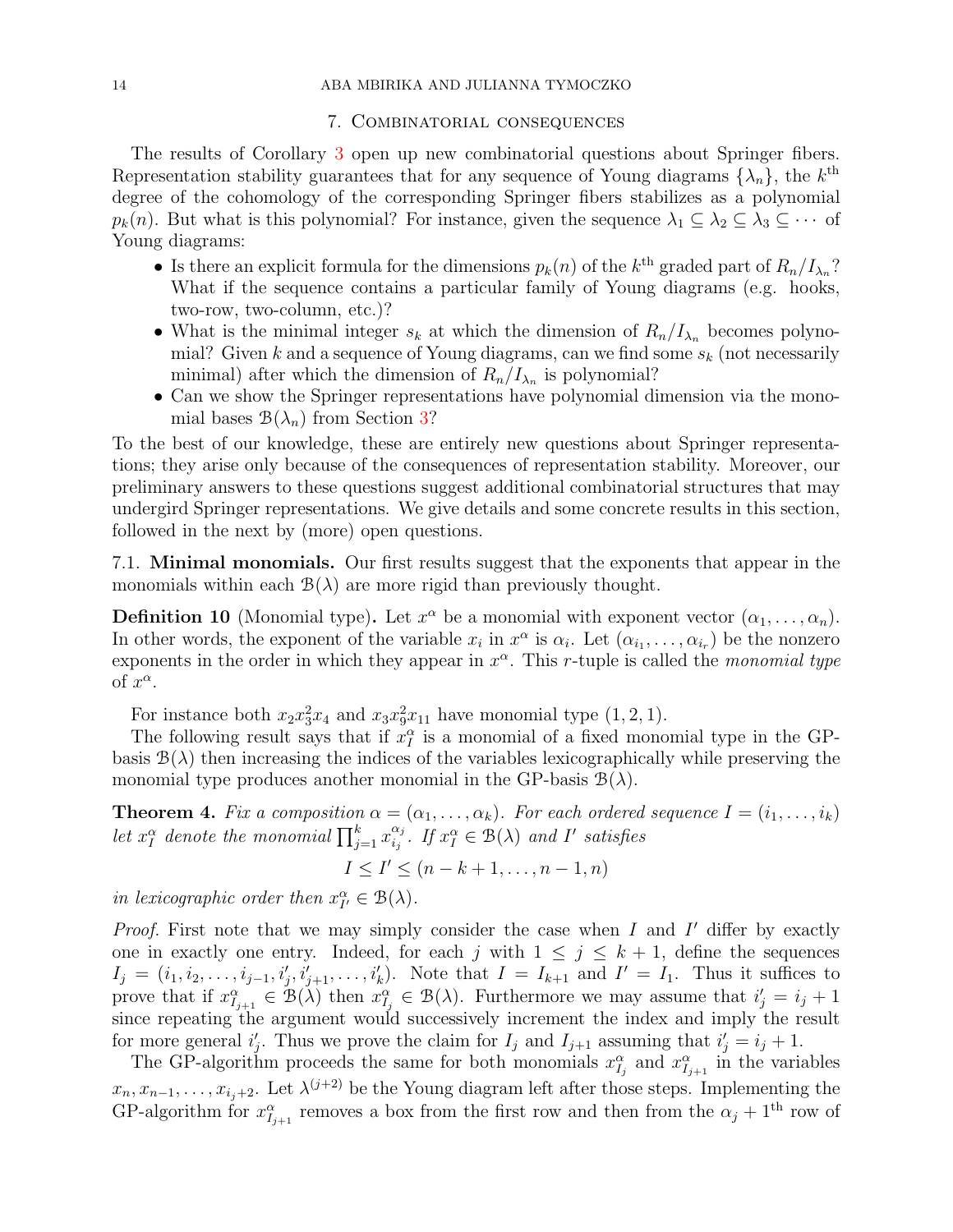$\lambda^{(j+2)}$ , whereas for  $x_{I_j}^{\alpha}$  it removes a box from the  $\alpha_j + 1^{\text{th}}$  row and then from the first row. Call the resulting Young diagrams  $\lambda^{(j+1)}$  and  $\lambda^{(j)}$  respectively.

We now show that  $\lambda^{(j+1)} \geq \lambda^{(j)}$  in dominance order. If the first row of  $\lambda^{(j+2)}$  is strictly larger than the  $\alpha_j + 1^{\text{th}}$  row of  $\lambda^{(j+2)}$  then the result is clear, since then  $\lambda^{(j+1)} = \lambda^{(j)}$ . If not, then removing a box from the first row of  $\lambda^{(j+2)}$  leaves a Young diagram whose shape is constrained: at least the first  $\alpha_j$  rows have the same length and there is at least one row immediately after of length one less. Thus  $\lambda^{(j+1)} \geq \lambda^{(j)}$  with equality in the case that exactly the first  $\alpha_j + 1$  rows of  $\lambda^{(j+2)}$  are the same length, and any subsequent rows are smaller.

By Proposition [3,](#page-7-0) we have  $\mathcal{B}(\lambda^{(j+1)}) \subseteq \mathcal{B}(\lambda^{(j)})$ . Since  $x_{i_1}^{\alpha_1}$  $\frac{\alpha_1}{i_1} x_{i_2}^{\alpha_2}$  $\frac{\alpha_2}{i_2} \cdots x_{i_{j-1}}^{\alpha_{j-1}}$  $\frac{\alpha_{j-1}}{i_{j-1}}$  is a GP-monomial in  $\mathcal{B}(\lambda^{(j+1)})$  it is also a GP-monomial in  $\mathcal{B}(\lambda^{(j)})$  so the monomial  $x_{I_j}^{\alpha}$  can be obtained from the GP-algorithm starting with the shape  $\lambda^{(j+2)}$ . Thus  $x_{I_j}^{\alpha}$  is in the GP-basis for  $\mathcal{B}(\lambda)$  as desired, and the claim follows.

In fact we conjecture that there is a unique minimal monomial of each monomial type, in the following lexicographic sense.

**Definition 11** (Minimal monomials). Fix a monomial type  $\alpha$  and a partition  $\lambda$  of n. The monomial  $x_I^{\alpha} \in \mathcal{B}(\lambda)$  is a *minimal monomial* of type  $\alpha$  if for any other  $x_{I'}^{\alpha} \in \mathcal{B}(\lambda)$  of the same monomial type, the index sets satisfy  $I \leq I'$  in lexicographic order.

The next result proves that when  $\lambda$  has exactly two rows then there is a unique minimal monomial of each monomial type in  $\mathcal{B}(\lambda)$ . The previous result then says that this minimal monomial produces all other monomials of that fixed monomial type within  $\mathcal{B}(\lambda)$ .

<span id="page-14-0"></span>**Theorem 5.** *Fix a two-row Young diagram*  $\lambda = (n - k, k)$ *. Then the basis*  $\mathcal{B}(\lambda)$  *of*  $R_n/I_\lambda$ *has the unique minimal monomial set*  $\begin{cases} i \\ \prod \end{cases}$  $x_{2j}$  $\lambda^k$ *.*

 $\frac{i=1}{i}$ 

 $j=1$ 

*Proof.* Since  $\lambda$  has two rows, the maximum exponent that appears in a monomial for  $\lambda$  is 1. Since  $\lambda$  has k boxes in the second row, the maximum degree in a monomial for  $\lambda$  is k. So every monomial type that appears in  $\mathcal{B}(\lambda)$  is the partition given by j copies of 1, where j is any integer with  $0 \leq j \leq k$ .

We claim that the minimal monomial of degree j is  $x_2x_4 \cdots x_{2j}$ . To see this, let  $x_I \in \mathcal{B}(\lambda)$ have degree j and index set  $I = (i_1, \ldots, i_j)$ . It suffices to show that  $(2, 4, \ldots, 2j) \leq I$  in lexicographic order, namely that  $i_r \geq 2r$  for each  $r \in \{1, \ldots, j\}$ . Recall that in the GPalgorithm, exactly one rightmost box in a row is removed when going down each level of the GP-tree. Going from Level i to Level  $i-1$ , the box removed is in the first row of the Level i diagram if  $i \notin \{i_1, \ldots, i_j\}$  and the second row otherwise. After a box is removed from the first row, the rows of the resulting Level  $i - 1$  diagram are switched if necessary to maintain the shape of a Young diagram.

Now suppose  $r \in \{1, \ldots, j\}$ . The path in the GP-tree from Level  $i_r$  to Level  $i_r - 1$  removes a box from the second row of the Level  $i_r$  diagram  $\lambda^{(i_r)}$ . The diagram  $\lambda^{(i_r)}$  must have at least r boxes in the second row since the  $r-1$  factors  $x_{i_{r-1}}, x_{i_{r-2}}, \ldots, x_{i_1}$  remaining in  $x_1$ correspond to  $r - 1$  more second-row boxes removed in the remaining  $i_r - 2$  levels of the GP-tree below Level  $i_r - 1$ . Since all Level  $i_r$  diagrams have  $i_r$  boxes and  $\lambda^{(i_r)}$  has at least r boxes in its second row, we conclude  $i_r \geq 2r$  as desired.

We conjecture that for each  $\mathcal{B}(\lambda)$  and each monomial type that appears in  $\mathcal{B}(\lambda)$ , there is a unique minimal monomial of that monomial type (see Section [8.1\)](#page-17-1).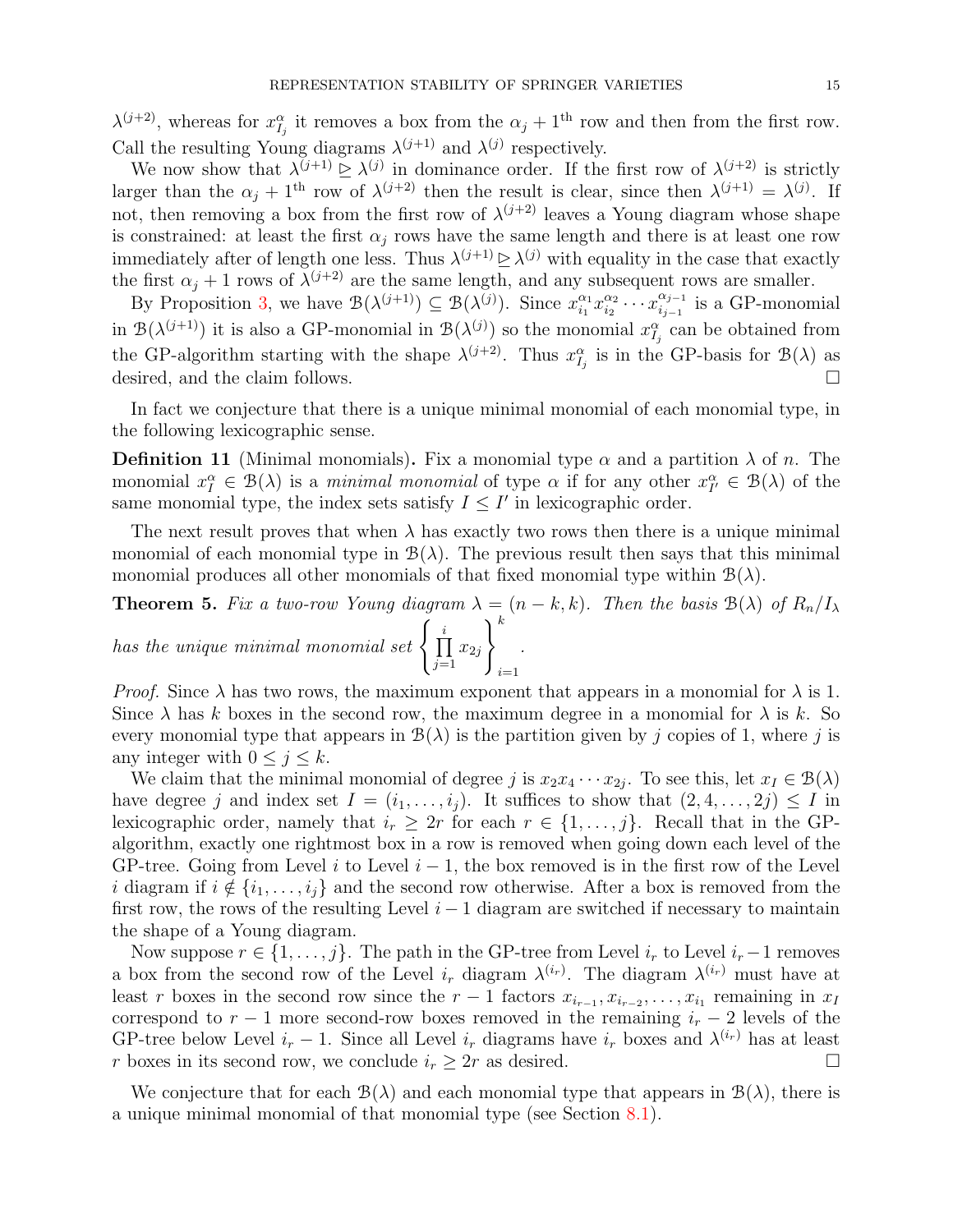<span id="page-15-1"></span>7.2. Polynomial dimension when the number of rows exceed a certain minimum. We can explicitly compute the polynomial dimensions described in Corollary [3](#page-12-0) in some cases, including when the Young diagram has "enough" rows. In this case, the dimensions in low degree coincide with the corresponding dimensions for the diagonal coinvariant algebra, as described in the next theorem. Kim's version of stability coincides with ours in this case [\[21,](#page-19-12) Remark in Section 4].

<span id="page-15-0"></span>**Theorem 6.** Let  $\dim_i(R_n/I_{\lambda_n})$  denote the dimension of the i<sup>th</sup>-degree part of  $R_n/I_{\lambda_n}$ . Let  ${\lambda_n}$  *be a nested sequence of Young diagrams such that*  $|\lambda_n| = n$  *for all n. If for some* N *the*  $diagram \lambda_N$  *contains at least*  $k + 1$  *rows, then* dim<sub>i</sub>  $\left(R_n\right)$  $I_{\lambda_n}$  *agrees with the dimension of the i*<sup>th</sup>-degree part of the diagonal coinvariant algebra  $R_n$  /  $\langle e_j \rangle_i^n$  $\sum_{j=1}^n$  for all  $i \leq k$  and  $n \geq N$ . *In particular for all*  $i \leq k$  *and*  $n \geq N$  *we have*  $\dim_i \left(R_n\right)$  $I_{\lambda_n}$  $= p_i(n)$  *where*  $p_i(n)$  *is the polynomial that gives the number of permutations of the set*  $\{1, 2, \ldots, n\}$  *with exactly i inversions.*

*Proof.* Let  $col_n = (1, \ldots, 1)$  denote the column partition with exactly n parts. The diagonal coinvariant algebra is  $R_n/I_{\text{col}_n}$ . There is a unique monomial  $x_2x_3^2x_4^3\cdots x_n^{n-1} \in \mathcal{B}(\text{col}_n)$  of maximal degree; it is obtained by choosing the far-right edge at each level in the GP-tree. Garsia-Procesi proved that their basis elements form a lower-order ideal with respect to division [\[17,](#page-19-10) Proposition 4.2]. It follows that the other elements of  $\mathcal{B}(\mathrm{col}_n)$  are precisely the divisors of this maximal monomial, so

$$
\mathcal{B}(\text{col}_n) = \{ x_2^{\alpha_2} x_3^{\alpha_3} x_4^{\alpha_4} \cdots x_n^{\alpha_n} \mid 0 \le \alpha_j \le j - 1 \}.
$$
 (1)

Now suppose that  $\lambda_n$  has at least  $k+1$  rows. Then  $\lambda_n \supseteq \text{col}_{k+1}$  and so  $\mathcal{B}(\lambda_n) \supseteq \mathcal{B}(\text{col}_{k+1})$ by Lemma [2.](#page-8-1) By Theorem [4](#page-13-1) we can lexicographically increase the subscripts of each monomial in  $\mathcal{B}(\text{col}_{k+1})$  to produce monomials  $x_I^{\alpha}$  for each k-element subset  $I \subseteq \{x_2, \ldots, x_n\}$  and exponents  $\alpha$  which satisfy  $0 \leq \alpha_j \leq j-1$  for each  $j = 1, 2, ..., k+1$ . This proves that  $\mathcal{B}(\lambda_n)$  also contains all of those possible elements of degrees  $0, 1, \ldots, k$  in the variable set  ${x_2, \ldots, x_n}$ . Trivially, these are the same as the monomials of degrees  $0, 1, \ldots, k$  in the basis for  $\mathcal{B}(\text{col}_n)$  above, so in these degrees the basis elements for  $R_n/I_{\lambda_n}$  and the diagonal coinvariant algebra  $R_n/I_{\text{col}_n}$  coincide. The claim about  $p_i(n)$  follows from the similar statement for the *i*<sup>th</sup> graded part of  $R_n/I_{\text{col}_n}$ .

The polynomial function  $p_i(n)$  can be found explicitly as an alternating sum of certain combinations. Example [10](#page-16-0) gives closed formulas for  $p_i(n)$  for the first few values of i.

Remark 3. Since the diagonal coinvariant algebra is the cohomology ring of the full flag variety, this result implies that the Garsia-Procesi bases for the cohomology of the Springer fibers coincide with the cohomology of the full flag variety in many degrees. More precisely if  $S_{\lambda_n}$  denotes the Springer fiber corresponding to the nilpotent of Jordan type  $\lambda_n$  then we have an isomorphism  $H^{i}(\mathcal{S}_{\lambda_n}) \cong H^{*}(GL_n(\mathbb{C})/B)$  for all  $i \leq k$  and  $n \geq N$ , where k and N are as given in Theorem [6.](#page-15-0)

**Example 9.** Below we give the basis elements for  $\mathcal{B}(\text{col}_5)$  in degrees 0 through 3 and the cardinalities of the  $k^{\text{th}}$  degree parts for  $4 \leq k \leq 10$ , using the unimodality of the sequence of dimensions for  $k \geq 6$ .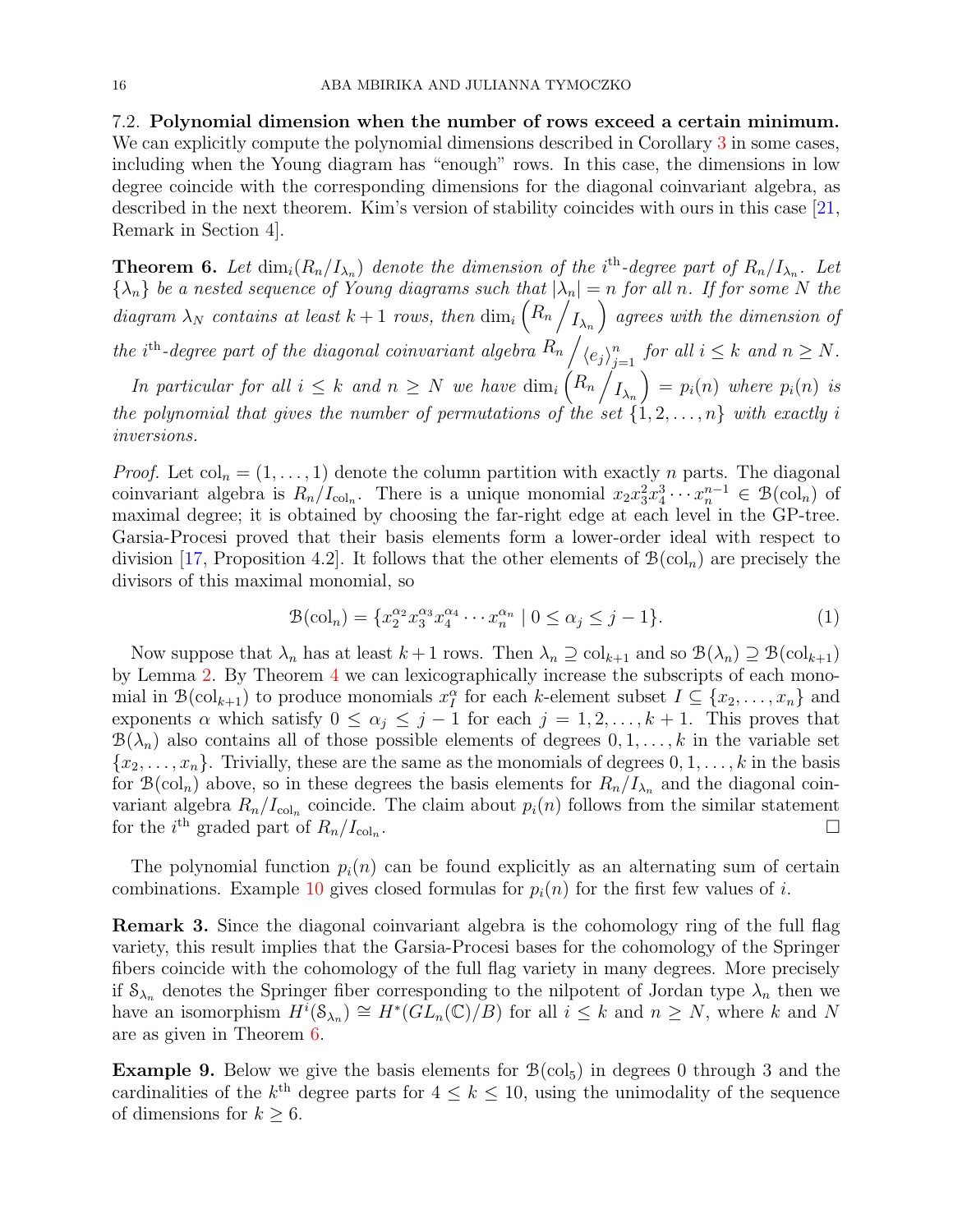| degree             | $^{\#}$                            | monomials in $\mathcal{B}(\text{col}_5)$      |
|--------------------|------------------------------------|-----------------------------------------------|
|                    |                                    |                                               |
|                    | 4                                  | $x_i$ for $2 \leq i \leq 5$                   |
| 2                  | 9                                  | $x_i^2$ for $3 \leq i \leq 5$                 |
|                    |                                    | and $x_i x_j$ for $2 \leq i < j \leq 5$       |
| 3                  | 15                                 | $x_i x_j x_k$ for $2 \leq i < j < k \leq 5$ , |
|                    |                                    | $x_ix_i^2$ for $2 \leq i < j \leq 5$ ,        |
|                    |                                    | $x_i^2 x_j$ for $3 \leq i < j \leq 5$ , and   |
|                    |                                    | $x_i^3$ for $4 \leq i \leq 5$                 |
|                    | 20                                 |                                               |
| 5                  | 22                                 |                                               |
| $6 \leq k \leq 10$ | same cardinality as                |                                               |
|                    | $(10-k)$ <sup>th</sup> degree part |                                               |
| k > 10             |                                    |                                               |

Compare this to the basis  $\mathcal{B}(\lambda)$  for the partition  $\lambda = (2, 2, 1)$  that we computed in Example [7.](#page-7-1) The basis elements for  $\mathcal{B}(\lambda)$  and  $\mathcal{B}(\text{col}_n)$  coincide in degrees 0, 1, and 2, as expected. However in degree 3 the set  $\mathcal{B}(\text{col}_5)$  contains four basis elements that are not in  $\mathcal{B}(\lambda)$ , namely  $x_2x_3x_4$ ,  $x_3^2x_4$ ,  $x_4^3$ , and  $x_5^3$ .

<span id="page-16-0"></span>**Example 10.** We give the following closed formulas for the dimensions  $p_i(n)$  from Theorem [6](#page-15-0) when  $0 \leq i \leq 6$ :

- When  $i = 0$  we have  $p_0(n) = 1$ .
- When  $i = 1, 2, 3, 4$  we have

<span id="page-16-1"></span>
$$
p_i(n) = \binom{n-2+i}{i} - \binom{n-3+i}{i-2}.
$$
 (2)

• When  $i = 5$  we have

$$
p_5(n) = {n+3 \choose 5} - {n+2 \choose 3} + 1.
$$

• When  $i = 6$  we have

$$
p_6(n) = {n+4 \choose 6} - {n+3 \choose 4} + n.
$$

To prove these, let  $i \in \{1, 2, 3, 4\}$ . Our convention is that  $0 \in \mathbb{N}$ . Define the set

$$
\widetilde{E_i} = \left\{ (d_2, \dots, d_n) \in \mathbb{N}^{n-1} \mid \sum_{k=2}^n d_k = i \text{ and } d_k \le i \right\}
$$

of nonnegative integer solutions to the equation  $d_2 + \cdots + d_n = i$ . We know  $|\widetilde{E_i}| = {n-2+i \choose i}$  $i^{2)+i}$ . Define  $E_i \subseteq E_i$  to be the subset satisfying also  $d_k \leq k-1$  for each k so that  $p_i(n) = |E_i|$ . We now compute  $|E_i| = |E_i| - |E_i^c|$ .

For each m, define the set  $F_{m,i} \subseteq \widetilde{E_i}$  by the condition that  $d_m > m - 1$ . Observe that  $E_i^c = \bigcup_{i=1}^{n} F_{m,i}$ . Moreover the sets  $F_{m,i}$  are pairwise disjoint. Indeed, suppose there were  $m=2$  $m_1 < m_2$  with an element  $(d_2, ..., d_n) \in F_{m_1,i} \cap F_{m_2,i}$ . Then  $d_{m_1} > m_1 - 1 \geq 1$  and  $d_{m_2} > m_2 - 1 \ge 2$  and so  $d_2 + \cdots + d_n \ge 5$ . This contradicts  $i \in \{1, 2, 3, 4\}$ .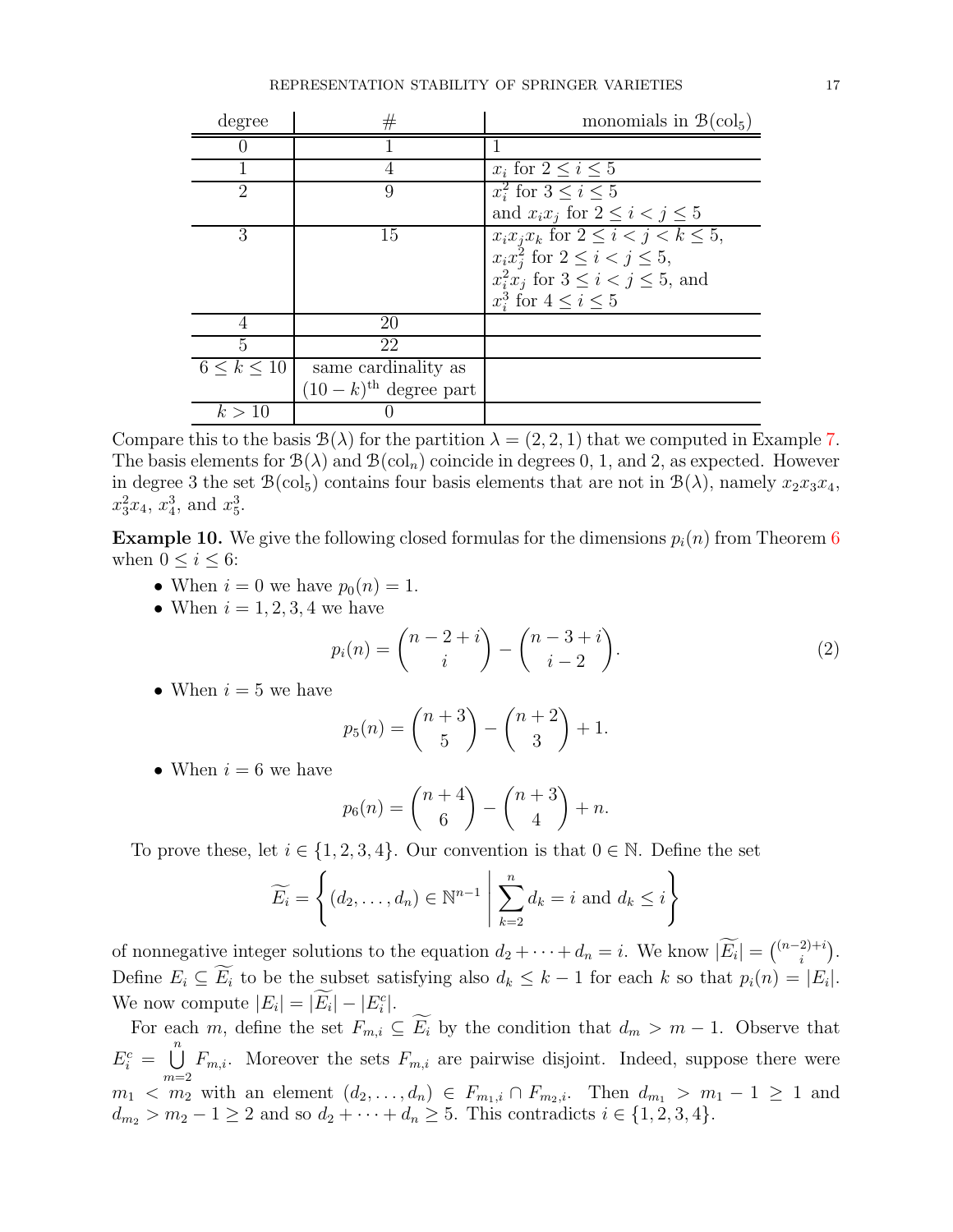So  $|E_i^c| = \sum_{i=1}^{n}$  $m=2$  $|F_{m,i}|$ . We now find  $|F_{m,i}|$ . Since  $d_m > m-1$  we write  $d_m = m + d'_m$  for some  $d'_m \geq 0$  and then count instead the solutions to  $d_2 + \cdots + d'_m + \cdots + d_n = i - m$ . Thus

$$
|E_i^c| = \sum_{m=2}^n |F_{m,i}| = \sum_{m=2}^n \binom{(n-2) + (i-m)}{i-m}
$$

.

As long as  $i \leq n$  this sum has the form  $|E_i^c| = \cdots + \binom{r_m+2}{2}$  ${n+2 \choose 2} + {r_m+1 \choose 1}$  $\binom{n+1}{1} + \binom{r_m}{0}$  $\binom{m}{0}$  for some  $r_m$ . Using a combinatorial identity we write  $|E_i^c| = { (n-2)+(i-2)+1 \choose i-2}$  $\binom{+(i-2)+1}{i-2}$ . This gives the formula for  $p_i(n)$  in Equation [\(2\)](#page-16-1).

When  $i = 5$  and  $i = 6$  we can use essentially the previous argument, since only a few pairs of  $F_{m,i}$  share elements. When  $i = 5$  the sets  $F_{2,5}$  and  $F_{3,5}$  both contain  $(2, 3, 0, 0, 0, \ldots, 0)$ . Inclusion-Exclusion gives the desired formula. Similarly if  $i = 6$  then  $F_{2,6} \cap F_{3,6}$  contains the two elements  $(3, 3, 0, 0, \ldots, 0)$  and  $(2, 4, 0, 0, \ldots, 0)$  as well as the  $n-3$  elements  $(2,3,d_4,\ldots,d_n)$  where exactly one of the remaining entries  $d_k$  is nonzero (and thus is 1). Additionally  $F_{2,6} \cap F_{4,6}$  contains the unique element  $(2, 0, 4, 0, 0, \ldots, 0)$ . Inclusion-Exclusion gives the desired formula.

This process becomes more complicated when i is larger.

<span id="page-17-0"></span>Kim gives equivalent but different versions of the formulas in Example [10](#page-16-0) [\[21,](#page-19-12) Example 3.3].

## 8. Open questions

This section describes a set of questions that arise from our analysis of representation stability, including how to characterize the polynomials into which the dimensions stabilize, and how to describe the monomials in  $\mathcal{B}(\lambda)$ .

<span id="page-17-1"></span>8.1. Minimal monomials and monomial types. In Subsection [7.1](#page-13-2) we discussed monomial types and minimal monomials. We pose several questions here.

Question 1. For each Young diagram  $\lambda$  and monomial type  $\alpha$ , is there a unique monomial  $x_I^{\alpha} \in \mathcal{B}(\lambda)$  that is minimal with respect to lexicographic ordering, in the sense that if  $x_{I'}^{\alpha} \in \mathcal{B}(\lambda)$  then  $I \leq I'$ ?

All examples that we have computed do in fact have minimal monomials.

There are several related questions about how the set of monomial types that appear in  $B(\lambda)$  are related to  $\lambda$ . The first essentially asks how to predict the monomial types that appear for a given  $\lambda$ , while the second asks which  $\mathcal{B}(\lambda)$  contain a given monomial type  $\alpha$ .

**Question 2.** For each Young diagram  $\alpha$ , let  $A(\lambda)$  be the set of monomial types in  $B(\lambda)$ . Is there a quick algorithm to construct  $A(\lambda)$  for arbitrary  $\lambda$ ?

We know there is an algorithm to construct  $A(\lambda)$ , namely use the GP-algorithm to find all of  $\mathcal{B}(\lambda)$  and then identify which monomial types appear. The previous question is asking for a direct algorithm, or for characterizations of the monomial types that do or do not appear.

**Question 3.** Fix a monomial type  $\alpha$ . For which  $\lambda$  is there a monomial of type  $\alpha$  in  $\mathcal{B}(\lambda)$ ?

For instance  $\mathcal{B}(\lambda)$  contains a monomial of type  $(k)$  if and only if  $\lambda$  has at least  $k+1$  rows.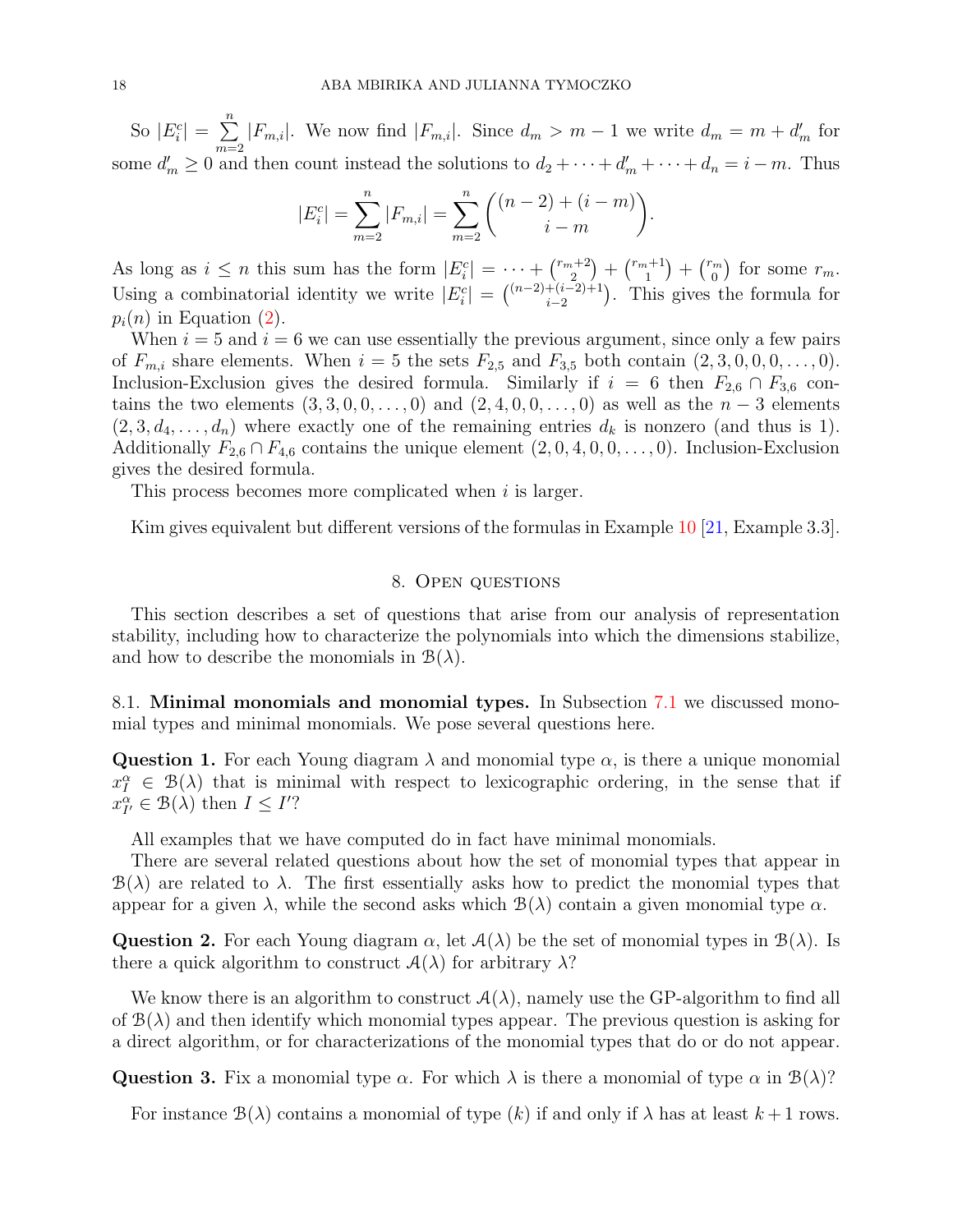8.2. Polynomial dimension for particular families of Young diagrams. In this section, we return to questions from Subsection [7.2](#page-15-1) to ask for concrete formulas for dimensions of the Springer representations, and especially for the polynomials  $p_k(n)$  to which they stabilize.

Representation stability relies on sequences of diagrams while the literature on Springer fibers instead uses families of Young diagrams like two-row, two-column, hook, and so on. To study families of Young diagrams, we choose a sequence  $\{\lambda_n\}$  that characterizes particular shapes, as Example [11](#page-18-0) does for two-column Young diagrams.

**Question 4.** For what families of Young diagrams  $\{\lambda_n\}$  can we find an explicit closed formula for the polynomial dimension  $p_k(n)$ ?

For instance, Kim gave a formula for two-row Young diagrams [\[20\]](#page-19-23), following ideas due to Fresse [\[15,](#page-19-24) Example 4.5].

When we can identify minimal monomials (unique or not), strictly combinatorial techniques might then give information about the polynomial dimension formula. More precisely:

Question 5. Can we find minimal monomials for other shapes, and use them together with the index-incrementation tools in Theorem [4](#page-13-1) to describe the dimension polynomials, either partially or completely?

For instance, Theorem [5](#page-14-0) gave the minimal monomials for the case of the two-row diagrams  $\lambda = (n-k, k)$ . In that case, the previous question sketches an alternate proof of Kim's result for two-row Young diagrams.

8.3. Stable shapes. The central question of this section is to determine the integer  $s_k$  after which the polynomial  $p_k(n)$  counts the degree-k monomials in  $\mathcal{B}(\lambda_n)$ . More colloquially, when does the dimension stabilize?

We conjecture that there is a core shape such that as soon as  $\lambda_n$  contains the core shape, the dimension stabilizes. The following describes one possible choice of a core shape, though we do not believe that it is in general minimal.

**Definition 12.** Let  $\lambda_1 \subseteq \lambda_2 \subseteq \cdots$  be a sequence of Young diagrams with  $|\lambda_n| = n$  for each n. Denote by  $\tau_{k+1}$  the staircase partition  $(k+1, k, \ldots, 1)$ . The k-stable shape of  $\{\lambda_n\}$  is the partition  $(\cup_n \lambda_n) \cap \tau_{k+1}$ .

<span id="page-18-0"></span>**Example 11.** Let  $\{\lambda_n\}$  be the nested sequence of Young diagrams defined by  $\lambda_1 = (1)$ ,  $\lambda_{2n} = (2, 2, \ldots, 2)$ ), and  $\lambda_{2n+1} = (2, 2, \ldots, 2)$ , 1). Then  $\{\lambda_n\}$  is the following



**Conjecture 1.** Let  $\{\lambda_i\}$  be a sequence of Young diagrams such that  $\lambda_1 \subseteq \lambda_2 \subseteq \cdots$  with  $|\lambda_i| = i$ . Let N be the smallest integer for which  $\lambda_N$  contains the k-stable shape of  $\{\lambda_i\}$ . *Then there exists a polynomial*  $p_k(n)$  *that gives the dimension of the*  $k^{\text{th}}$  *graded part of the Springer representation*  $R_n/I_{\lambda_n}$  *for all*  $n \geq N$ *.*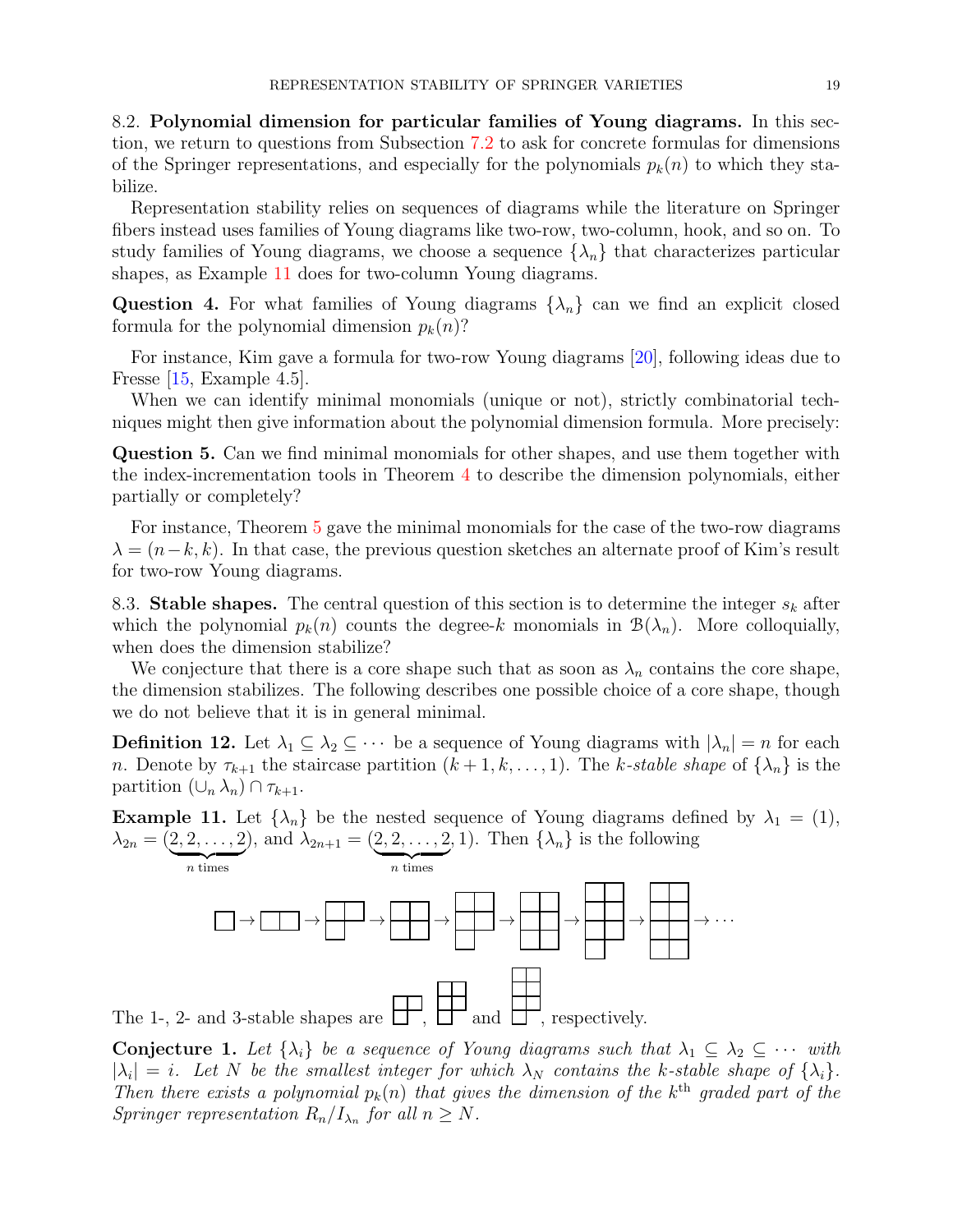If true, this conjecture would provide more tools to explicitly compute  $p_k(n)$ .

### Acknowledgements

The authors thank Tom Church, Jordan Ellenberg, and Benson Farb for useful conversations. We also thank the anonymous referees for their helpful comments and suggestions.

### **REFERENCES**

- <span id="page-19-18"></span><span id="page-19-2"></span>[1] R. Biagioli, S. Faridi, and M. Rosas: The defining ideals of conjugacy classes of nilpotent matrices and a conjecture of Weyman. Int. Math. Res. Not. IMRN (2008)
- [2] C. Bibby: Representation stability for the cohomology of arrangements associated to root systems. J. Algebraic Combin. 48, no. 1, 51–75 (2018)
- <span id="page-19-17"></span>[3] A. Borel: Sur la cohomologie des espaces fibrés principaux et des espaces homogènes de groupes de Lie compacts. Ann. of Math. (2) 57, 115–207 (1953)
- <span id="page-19-8"></span>[4] W. Borho and R. MacPherson: Partial Resolutions of Nilpotent Varieties. Astérisque 101-102, 23-74, Soc. Math. France, Paris (1983)
- <span id="page-19-14"></span><span id="page-19-1"></span>[5] T. Church. Personal communication, 2020.
- [6] T. Church, J.S. Ellenberg, and B. Farb: FI-modules and stability for representations of symmetric groups. Duke Math. J. 164, no. 9, 1833–1910 (2015)
- <span id="page-19-16"></span>[7] T. Church, J.S. Ellenberg, and B. Farb: FI-modules: a new approach to stability for  $S_n$ -representations. This is the 2012 version of the paper above. Available at <http://arxiv.org/pdf/1204.4533v2.pdf>.
- <span id="page-19-13"></span>[8] T. Church, J.S. Ellenberg, B. Farb, and R. Nagpal: FI-modules over Noetherian rings. Geom. Topol. 18, no. 5, 2951–2984 (2014).
- <span id="page-19-7"></span><span id="page-19-0"></span>[9] T. Church and B. Farb: Representation theory and homological stability. Adv. Math. 245, 250–314 (2013)
- [10] C. De Concini and C. Procesi: Symmetric functions, conjugacy classes and the flag variety. Invent. Math. 64(2), 203–219 (1981)
- [11] F. De Mari, C. Procesi, and M.A. Shayman: Hessenberg varieties. Trans. Amer. Math. Soc. 332(2), 529–534 (1992)
- <span id="page-19-6"></span>[12] J. Duque and R. Rolland: Representation stability for the pure cactus group. Available at <https://arxiv.org/pdf/1501.02835>.
- <span id="page-19-22"></span><span id="page-19-15"></span>[13] B. Farb: Representation Stability. Available at <http://arxiv.org/pdf/1404.4065.pdf>.
- [14] S. Fomin, S. Gelfand, and A. Postnikov: Quantum Schubert polynomials. *J. Amer. Math. Soc.* 10(3), 565–596 (1997)
- <span id="page-19-24"></span><span id="page-19-3"></span>[15] L. Fresse: Betti numbers of Springer fibers in type A. J. Algebra 322, 2566–2579 (2009)
- [16] N. Gadish: Representation stability for families of linear subspace arrangements. Adv. Math. 322, 341– 377 (2017)
- <span id="page-19-10"></span>[17] A. Garsia and C. Procesi: On certain graded  $S_n$ -modules and the q-Kostka polynomials. Adv. Math. 94, 82–138 (1992)
- <span id="page-19-4"></span>[18] P. Hersh and V. Reiner: Representation stability for cohomology of configuration spaces in  $\mathbb{R}^d$ . Int. Math. Res. Not. IMRN 5, 1433–1486 (2017)
- <span id="page-19-11"></span>[19] R. Hotta.: On Springer's representations. J. Fac. Sci. Univ. Tokyo Sect. IA Math. 28 (1981), no. 3, 863–876 (1982)
- <span id="page-19-23"></span><span id="page-19-12"></span>[20] D. Kim: Euler characteristic of Springer fibers. Transform. Groups. 24, no. 2, 403–428 (2019)
- [21] D. Kim: Stability of Springer representations for type A. Available at <https://arxiv.org/pdf/1612.02381>.
- <span id="page-19-19"></span>[22] H. Kraft: Conjugacy classes and Weyl group representations. In: Young tableaux and Schur functors in algebra and geometry (Toruń, 1980),  $Ast\acute{e}risque$  87-88, 191–205, Soc. Math. France, Paris (1981)
- <span id="page-19-20"></span><span id="page-19-9"></span>[23] G. Lusztig: Intersection cohomology complexes on a reductive group. Invent. Math. 75, 205–272 (1984)
- [24] A. Mbirika: A Hessenberg generalization of the Garsia-Procesi basis for the cohomology ring of Springer varieties. Electron. J. Combin. 17(1), Research Paper 153 (2010)
- <span id="page-19-21"></span><span id="page-19-5"></span>[25] P. Patzt: Representation stability for filtrations of Torelli groups. Math. Ann. 372, 257–298 (2018)
- [26] C. Procesi: Lie groups An approach through invariants and representations. Universitext. Springer, New York (2007)